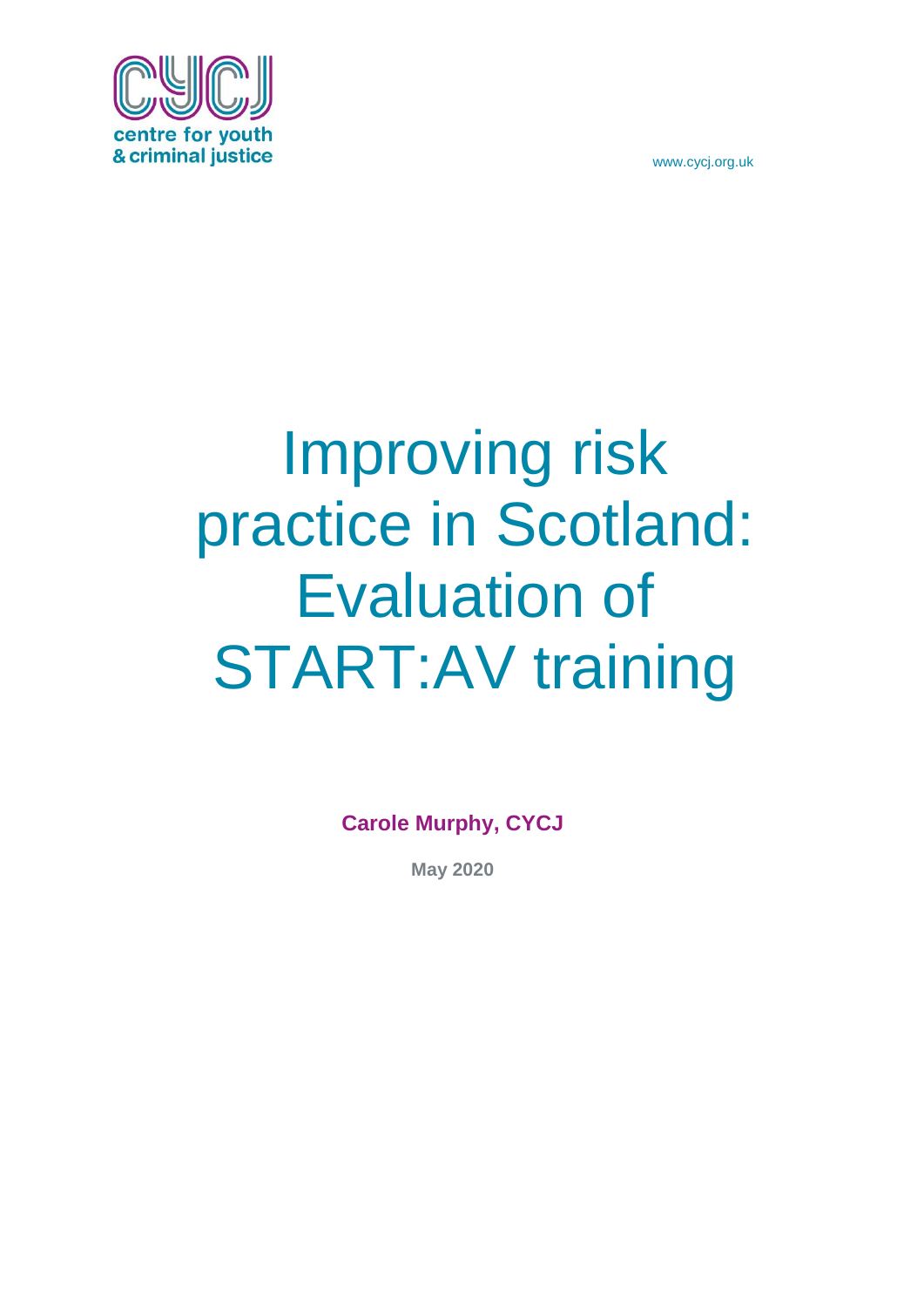

# **Contents**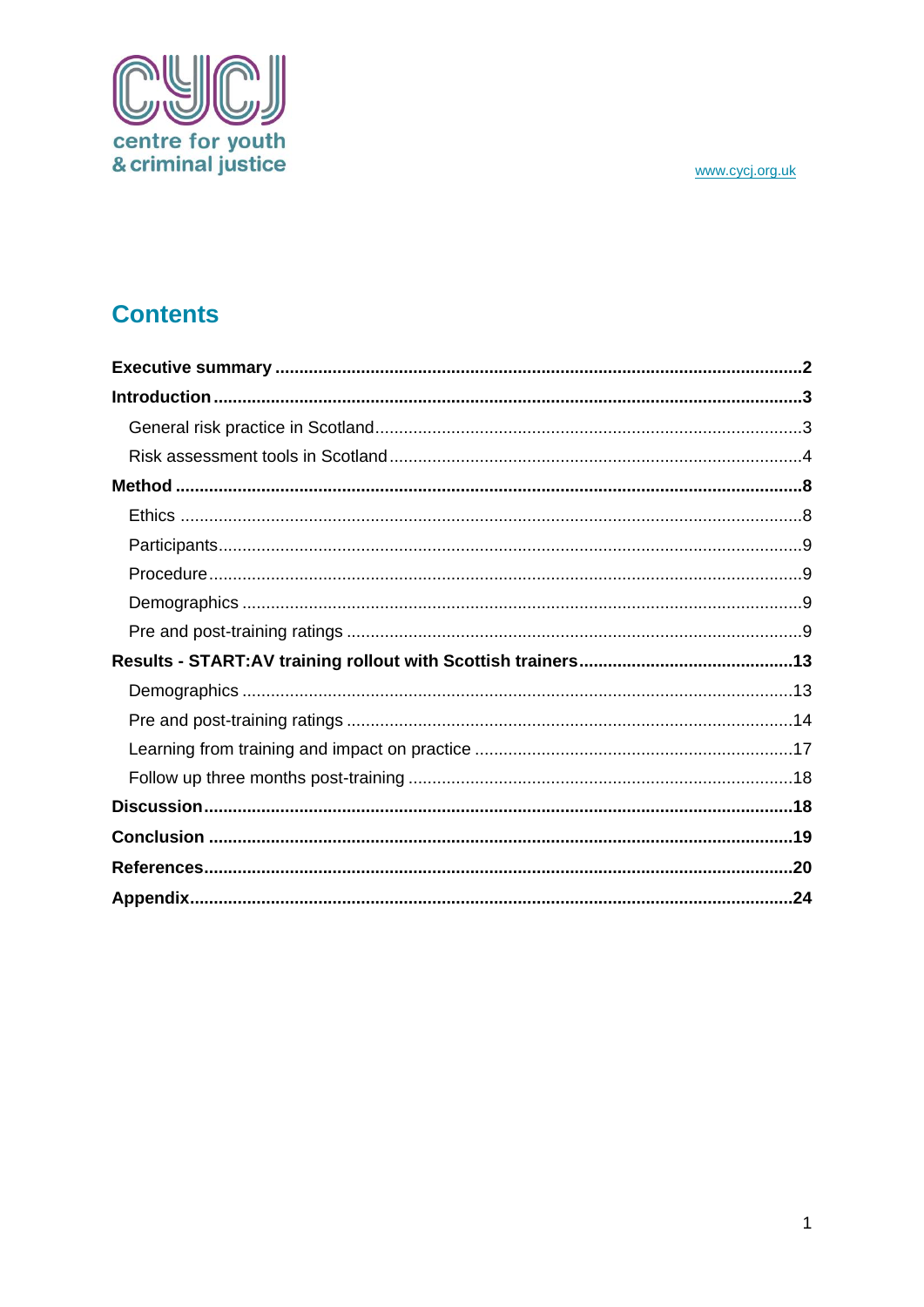

# <span id="page-2-0"></span>**Executive summary**

Following a review of risk practice in youth justice in Scotland and the risk assessment tools available, the decision was made to introduce the Short Term Assessment of Risk and Treatability: Adolescent Version (START:AV) into practice and to provide training in this tool across Scotland.

Since 2018, a total of 440 staff have attended START:AV training across 18 different training events. Staff have been trained from 31 local authority areas, three secure care centres, six third sector organisations, the National Health Service and the Risk Management Authority.

The results from the evaluation indicate that the training has had a positive impact on the reported knowledge, understanding, skills and confidence of practitioners in relation to four areas of risk practice: structured professional judgment risk assessment tools, risk formulation, risk management planning and the START:AV itself. Improvements across all these areas from pre to post training were statistically significant with large effect sizes.

Although START:AV training has been welcomed by practitioners who overall believe that it will assist with more holistic assessments and lead to better intervention planning and improved outcomes, participants still identified the need for further training/support, particularly in relation to formulation and risk management/intervention planning.

The choice of assessment tools and the roll-out of training is, however, only one step in effectively implementing risk practice. As such further research would be beneficial to examine the implementation of START:AV in practice and to consider the further support required to ensure the effectiveness of this.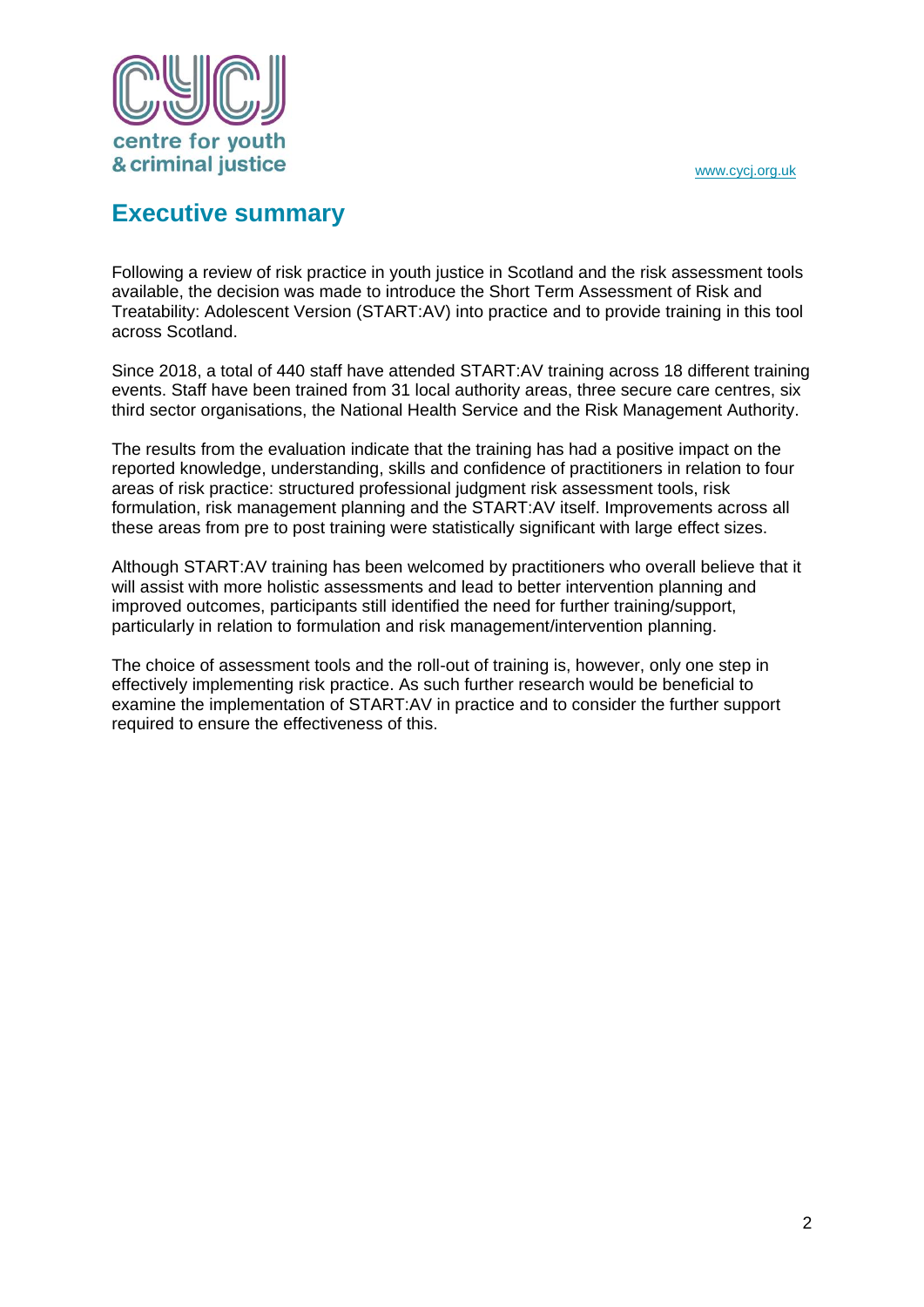

# <span id="page-3-0"></span>**Introduction**

Risk assessment tools are used widely throughout the world and according to an international survey the use of risk assessment tools has become a 'global phenomenon' (Singh et al., 2014). The international survey, which covered six continents, discovered that more than 200 different risk assessment tools were being used, as well as additional tools that had been developed for personal or institutional use only. The number and type of risk assessment tools available can present challenges for practitioners and services in terms of selecting the most appropriate tools to assist with risk management/reduction.

In Scotland, there has been a recent move from the use of actuarial risk assessment tools to the use of structured professional judgment tools in youth justice settings. In particular, there has been a coordinated effort to introduce the Short Term Assessment of Risk and Treatability: Adolescent Version (START:AV) into practice and to provide training in this across Scotland. This move followed a review of the risk assessment tools available and the conclusion that START:AV could assist with a holistic, dynamic and systemic assessment of a variety of risks/adverse outcomes commonly experienced by children in conflict with the law (Viljoen, Nicholls, Cruise, Desmarais & Webster, 2014).

This paper describes the background to this shift from actuarial risk assessment to structured professional judgment (SPJ) tools in Scotland and documents the method utilised to examine the reported impact of the START:AV training on the knowledge, understanding, skills and confidence of practitioners in their risk practice. The results from the evaluation of the training are documented, as well as practitioner feedback on the START:AV tool and the further support requirements they identified. The paper concludes with a consideration of the next steps that may be required to further improve risk practice in Scotland in line with emerging best practice.

## <span id="page-3-1"></span>General risk practice in Scotland

A recent study by the Centre for Youth & Criminal Justice (CYCJ), which examined practice in relation to risk assessment, formulation and management in Scotland, concluded that despite examples of good practice, there was room for improvement. In particular, it highlighted that some of the risk assessment tools in use in Scotland were not fit for purpose and that practitioners required further tools, training, support and resources in order to assess and manage risk more appropriately (Murphy, 2018).

The research undertaken by CYCJ examined risk practice for a group of 63 children (52 male, 11 female). This sample consisted of those children who had 1) been referred to the Intervention for Vulnerable Youth (IVY) project due to concern over their risk of serious harm to others, and 2) following referral to IVY had a risk analysis report completed that utilised the Structured Assessment of Violence Risk in Youth (SAVRY) at the time the research was completed. Referral information and consultation with the professional team around the child was used to profile the mental health needs of this group and the risk and protective factors present. Additionally, the elements of risk practice utilised prior to referral to IVY were coded. Despite individual children displaying a range of high-risk behaviours, mental health needs and types of violent behaviour, this study found limited evidence of a SPJ approach being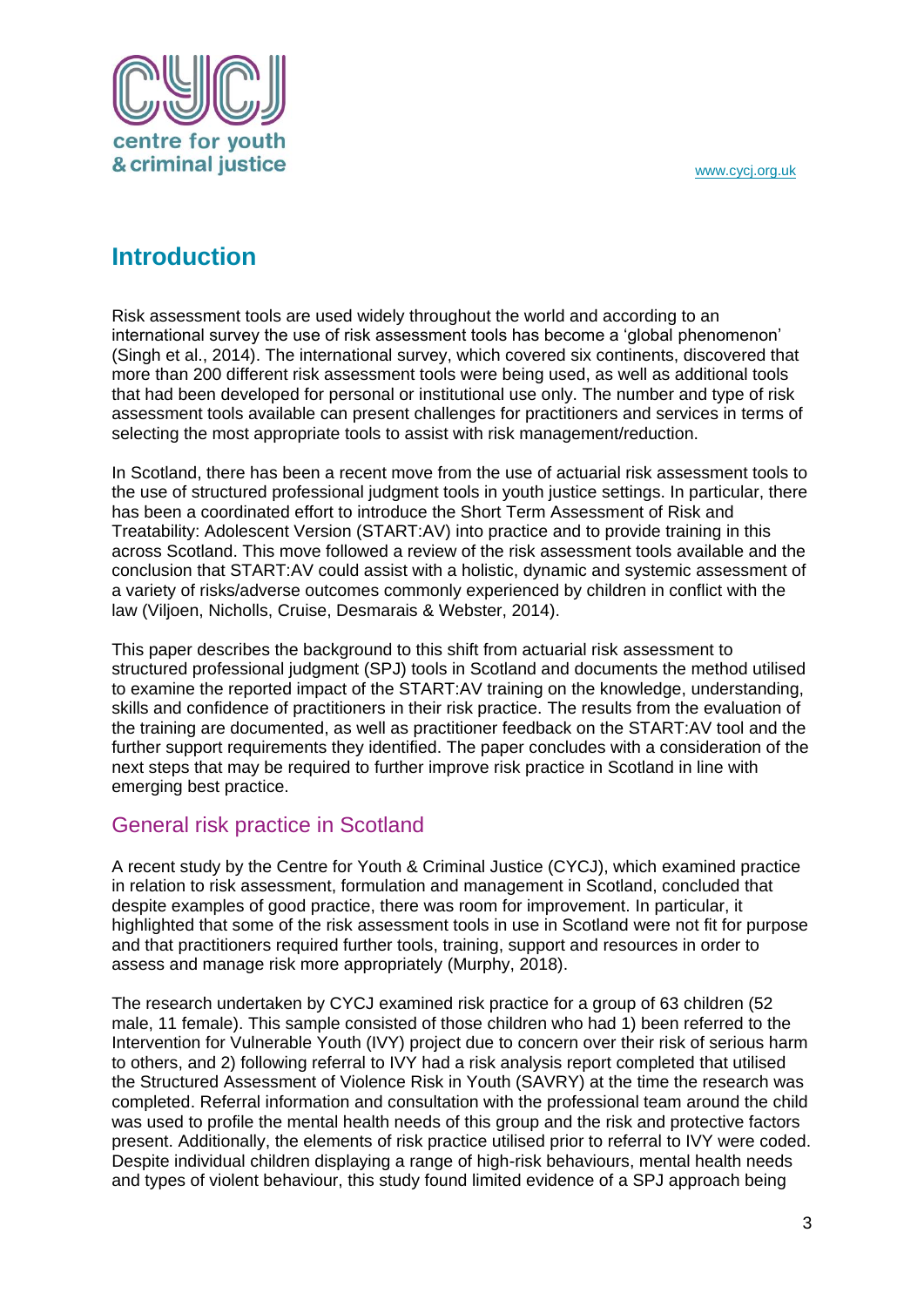

used to aid risk practice, which is of concern given that the SPJ approach allows for a more individualised assessment that is grounded in an evidence base.

All children who were referred to the IVY project were considered against the criteria for various mental health issues detailed in the Diagnostic and Statistical Manual of Mental Disorders (DSM-5: APA, 2013). Whilst these did not constitute formal diagnosis, there were indications that the sample of 63 children in this study were experiencing a mean of four mental health issues (range1-7; *SD* 1.44), with attachment disorder and post-traumatic stress disorder being overwhelmingly represented, 92.1% and 74.6% respectively. In terms of high risk behaviours displayed, the largest percentage was overwhelmingly risk of engaging in violent behaviour, followed closely by general offending. It is also noted that the majority of young people (i.e. over 50%) additionally presented with risk of self-harm, substance use and unauthorised absences. The mean number of types of risk presented by individuals was 6 (range 3-10; *SD* 1.67). In terms of violence, the mean number of types of violent behaviour (e.g. serious assault, common assault, robbery) prior to referral to IVY was 4 (range 1-8; *SD* 1.63), the mean age at first violence was 10 years (range 3-17; *SD* 3.52) and the mean duration of the violent behaviour was 5 years (range 1-15; *SD* 3.78).

Despite these profiles, of the 63 children in this sample, in only 31.7% of cases was there reference to a risk assessment having been completed. This may have been because no risk assessment had been completed, or may have been that it was simply not referred to. In addition, only 12.7% were reported to have been through a multi-agency risk management process and there was clear evidence of a formulation having been developed in only 4.8% of cases. Of those cases where the completion of a risk assessment had been referred to, there were various types of risk assessment completed. The tools used were Asset (14%), SAVRY (6.3%), AIM2 (4.8%), LSCMI (3.2%), YLSCMI (1.6%), START:AV (1.6%) and JSOAPII (1.6%)<sup>1</sup> .

Whilst these findings are based on a specific population, they highlight the often complex needs of young people engaging in violent behaviour and a concerning lack of appropriate risk assessment tools being used.

### <span id="page-4-0"></span>Risk assessment tools in Scotland

1

Asset is an actuarial risk assessment tool for general offending and can be used with children aged between 10 and 17 years. It has been used in youth justice services in England and Wales since 2000 and was introduced to Scotland in 2002. The Youth Level of Service/Case Management Inventory (YLS/CMI) was published in 2002. It is an actuarial risk assessment tool for general offending that is combined with a case management tool. It is designed for use with 12-17 year olds, although on its update to YLS/CMI 2.0 the age range was extended to 18 years (Hoge & Andrews, 2011). Asset and YLS/CMI were the two risk assessment tools for children that the Scottish Executive mandated for use in 2002. These tools are still the main risk assessment tools used today in Scotland to assist with assessing risk of general offending.

<sup>&</sup>lt;sup>1</sup> N.B. One case had two risk assessment tools completed so the total percentage is greater than 31.7.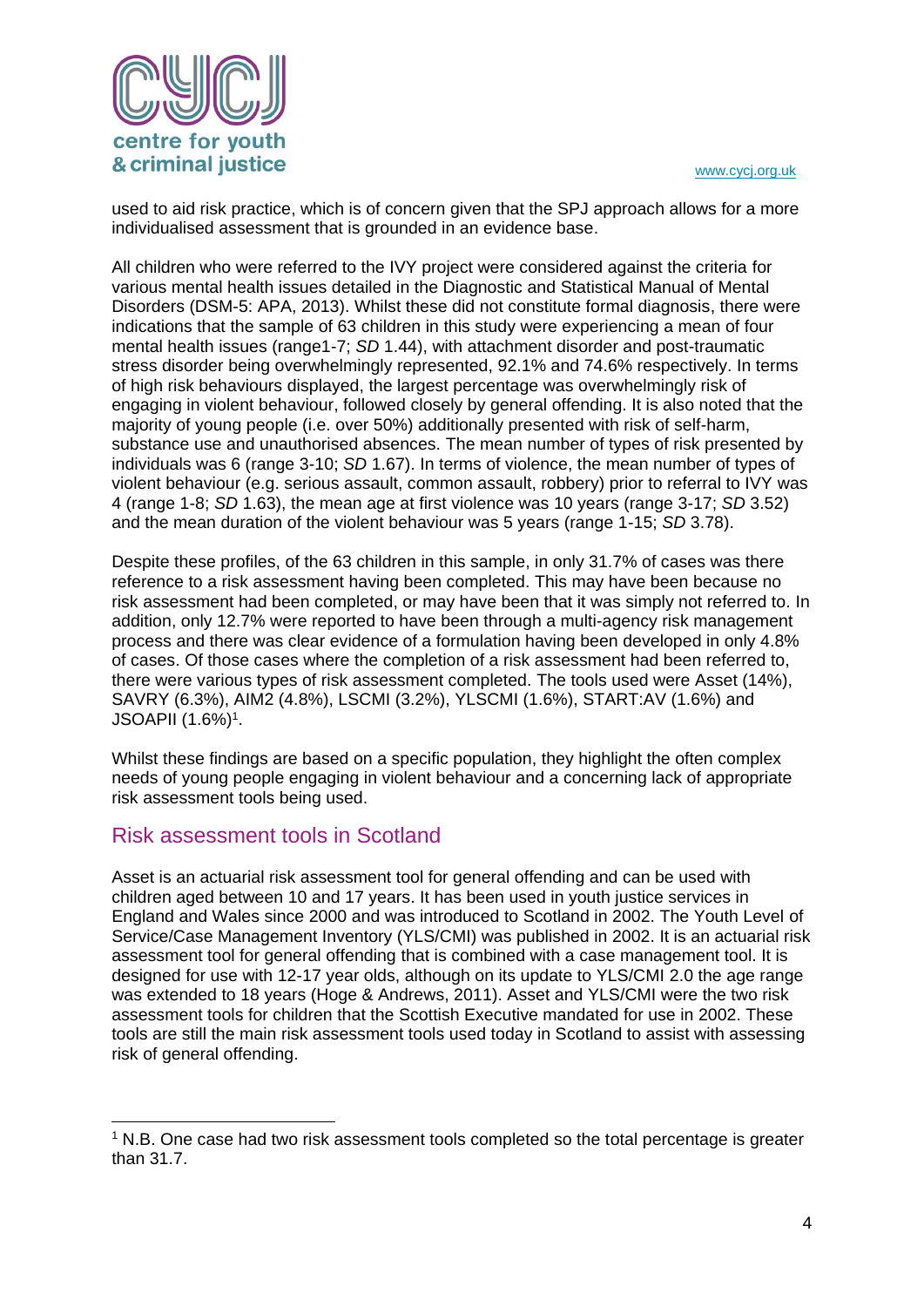

In terms of predictive validity, the few studies examining the predictive validity of Asset in England and Wales have found it to be a moderate predictor of reoffending (Baker, Jones, Merrington & Roberts, 2005; Baker, Jones, Roberts & Merrington, 2003; Wilson & Hinks, 2011). The limited number of studies on the predictive validity of the YLS/CMI in the UK have found it to have moderate to high predictive accuracy and excellent inter-rater reliability (Marshall, Egan, English & Jones, 2006; Rennie & Dolan, 2010).

There has been some research into the use of risk assessment tools in Scotland. A study by Vaswani and Merone (2013) examined the predictive validity of YLS/CMI assessments for 1,138 children in an urban area in Scotland. They found that the predictive power of YLS/CMI in this population was comparable to the predictive power of reoffending in other studies. They also found that this was the case for males and females. The conclusion drawn was that there was evidence to support the tool within social work in order to inform practice and decision-making. A further study in Scotland (Fearn, 2014) compared the predictive validity of Asset and YLS/CMI in a sample of 138 children in one local authority area. The findings indicated that YLS/CMI was a good predictor of repeat offending in this population, whereas Asset was found to have moderate predictive accuracy. Of concern is that there was a large difference between the two tools in terms of the percentage of females classed as low risk of reoffending, despite this being based on the same information. Using Asset, 91% of the females were classified as low risk compared to 36% using YLS/CMI. It is unclear whether YLS/CMI may inflate risk classification for females, whether Asset underestimates risk for females, or a mixture of both. Whatever the reason, this is likely having an impact on whether or not appropriate and proportionate services are offered and received by females. It would be interesting to see what impact the use of YLS/CMI 2.0 might have on classification given that additional gender specific items have been added, as well as norms for females (Hoge & Andrews, 2011), and the potential for this to reduce any gender bias that may have been present previously. Studies have found that both Asset and YLS/CMI are less powerful at detecting violent offending than general offending, which is in line with their purpose as they are intended to be assessment tools for general offending (Fearn, 2014; Schmidt, Campbell & Houlding, 2010; Welsh, Schmidt, McKinnon, Chattha & Meyers, 2008).

Despite being reported to have reasonable predictive accuracy for general reoffending and inter-rater reliability, the YLS/CMI and Asset are actuarial risk assessment tools and as such have fundamental limitations. One particular limitation is that these tools are derived from statistics about group characteristics, which are then applied at an individual level. However, due to the margins of error being so large when applied at the individual level, it is not possible to estimate an individual's risk for future offending with any reasonable degree of certainty (Cooke & Michie, 2007). Therefore, whilst the tools can predict the general reoffending rate of the *group*, they cannot predict which *individuals* within that group will, or will not, reoffend. For example, from a conclusion that there is a 70% likelihood of reoffending as a result of completing an actuarial tool, it is not possible to conclude whether the individual will be in the 70% who offend or the 30% who do not. One of the common defences of this method is that other practices such as insurance companies use actuarial methods; however, as indicated by Cooke and Michie (2013) this analogue is false:

"*The life insurance actuary achieves a profit by predicting the proportion of insured lives that will end within a particular time period: the actuary has no interest in predicting the deaths of particular individuals and recognises the impossibility of doing so. By way of contrast, the decision-maker in court is*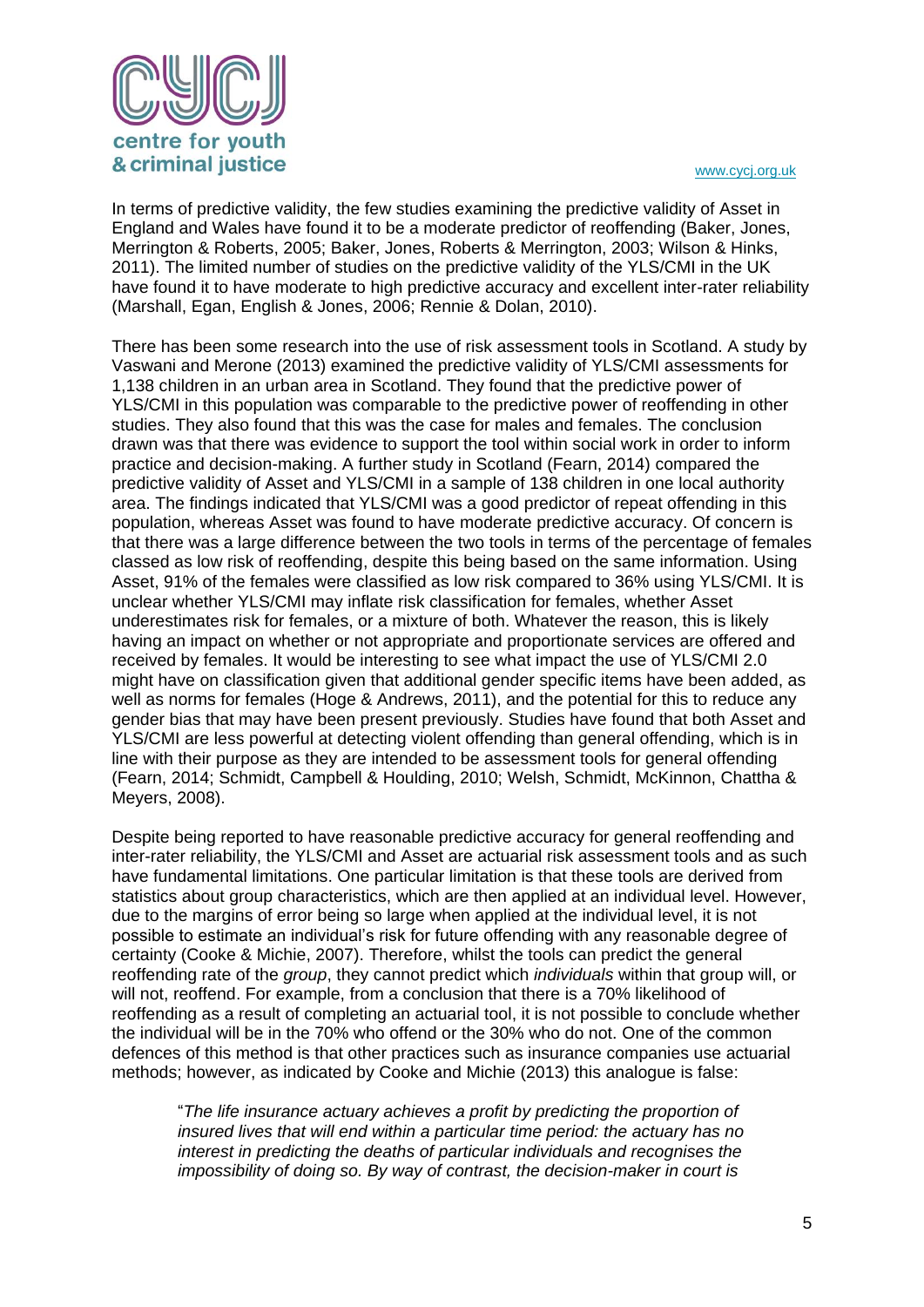

*not concerned with the properties of any statistical group, similar, at least in some regard, to the accused; they are only interested in the accused in front of them" (p.11).* 

Given this fundamental problem, the continued use of actuarial risk assessment tools to predict which *individuals* are likely to reoffend is extremely concerning.

In addition to studies examining the predictive accuracy of these tools in Scotland, the Risk Management Authority conducted a survey of 21 practitioners to get their views about the risk assessment tools available/being used for assessing risk of offending behaviour in children (Burman, Armstrong, Batchelor, McNeill & Nicholson, 2007). The survey found that overall practitioners found risk assessment tools (mainly Asset and YLS/CMI) to be useful in identifying and prioritising issues. However, there was concern expressed that the tools become overly prescriptive and blind professional judgment, or encourage a 'tick-box mentality', resulting in a mismatch between the assessment and the management plan. Additionally, other disadvantages of the tools noted by practitioners were that they were not holistic, not relevant to girls, and not relevant for assessing violence or harmful sexual behaviour (Burman et al., 2007). Interestingly, these views are in line with some of the reasons for the move from Asset to Asset Plus in England and Wales.

Research into the implementation and use of Asset in England and Wales indicated that it was regarded as replacing professional practice rather than supporting it. Additionally, the intervention plans developed following completion of the assessment did not reflect the Asset outcomes and there was a tendency to create standardised plans (Baker, Jones, Merrington & Roberts, 2005). Based on their learning from the implementation of Asset and recent research and theoretical debate, the Asset Plus framework places greater emphasis on flexibility and professional discretion as well as more focus on strengths (Baker, 2014). Whilst Asset scores were shown to have good predictive validity it has been recognised that over time there has been too much weight placed on one score. In 2009, England and Wales introduced the Scaled Approach. This approach directly links the asset score to the nature, frequency, intensity and duration of intervention provided; an approach that is heavily criticised largely due to the lack of focus on the individual and the over reliance on one score, which is in itself inherently flawed (Case & Haines, 2009; Haines & Case, 2012). In Scotland, the Scaled Approach has not been used, however, there appears to be a lack of research indicating how Asset and YLS/CMI are being used in practice and the weight that is given to the score rather than an analysis of the offending behaviour.

In Scotland, the use of actuarial tools, or certainly the emphasis that has been placed on the score in England and Wales when using such tools, does not appear to fit well with the Framework for Risk Assessment, Management and Evaluation (FRAME) practice standards (Scottish Government, 2014). FRAME is the national policy document outlining Scotland's approach to risk assessment and management and contains five practice standards. The first practice standard focuses on risk assessment and states that:

*"Risk assessment will involve identification of key pieces of information, analysis of their meaning in the time and context of the assessment, and evaluation against the appropriate criteria. Risk assessment will be based on a wide range of available information, gathered from a variety of sources. Risk assessment will be conducted in an evidence-based, structured manner, incorporating appropriate tools and professional*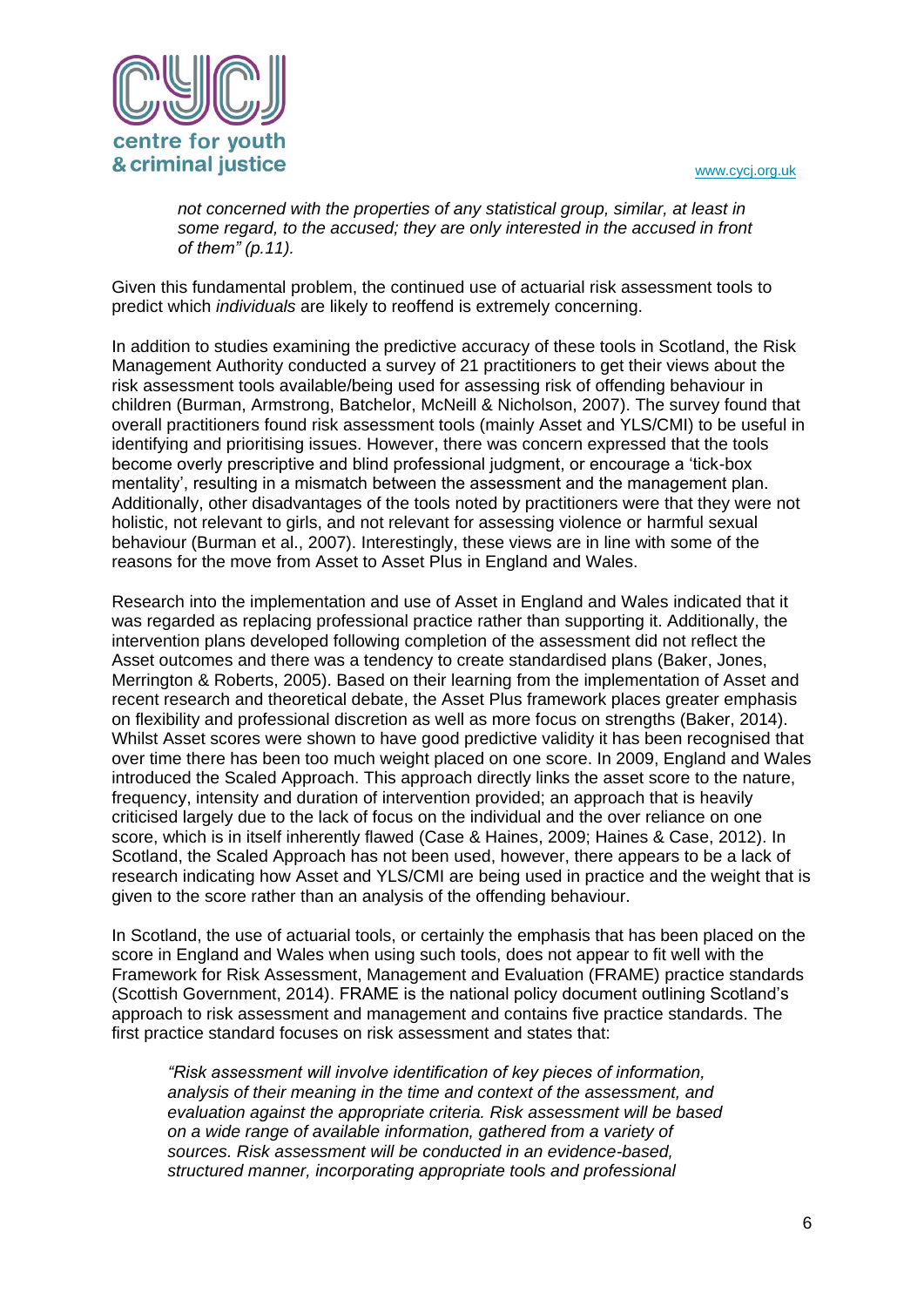

*decision-making, acknowledging any limitations of the assessment. Risk assessment will be communicated responsibly to ensure that the findings of the assessment can be meaningfully understood and inform decisionmaking. Risk will be communicated in terms of the pattern, nature, seriousness and likelihood of offending"* (p.7)

In addition, the FRAME guidance goes on to state that "Assessments in relation to the risk of further offending behaviour are best undertaken within the context of structured professional judgement. This should be underpinned by holistic formulation of the relevant developmental, dispositional and environmental factors" (Risk Management Authority, 2011; Scottish Government, 2014: p.8). The use of scores and converting these to risk bands in the Asset assessment, and perhaps to a lesser extent YLS/CMI, does not encourage the practice of developing a comprehensive formulation so that the relevant underlying drivers to the behaviour of concern can be understood and risk reduction measures linked directly to these.

It is also of concern that these tools are being used to assess the risk of reoffending in relation to violent behaviour when we know that risk assessment tools show better predictive accuracy for the outcomes they were designed to assess and the populations they were intended for (Desmarais, Johnson & Singh, 2016; Fazel, Singh, Doll & Gramm, 2012; Williams, Wormith, Bonta & Sitarenios, 2017). This is despite the availability of an SPJ tool designed specifically to aid the assessment of violence risk in 12-18 year olds, the Structured Assessment of Violence Risk in Youth (SAVRY; Borum, Bartel & Forth, 2006). The SAVRY guides practitioners to weigh and evaluate the patterns of risk factors to arrive at a global violence risk rating of low, moderate or high. This is in contrast to Asset and YLS/CMI where practitioners sum the items to arrive at a risk score. The SAVRY has been found to have excellent inter-rater reliability and strong predictive validity for general and violent recidivism both internationally and in the UK (Dolan & Rennie, 2008; Hilterman, Nicholls & van Nieuwenhuizen, 2014; Lodewijks, de Ruiter & Doreleijers, 2008; McGowan, Horn & Mellott, 2011; Olver, Stockdale, & Wormith, 2009; Penney, Lee & Moretti, 2010). However, this research has largely been conducted by transforming risk ratings into risk scores to examine predictive validity and there has been limited research into how the SAVRY is intended to be used i.e. the SPJ approach. Despite this, the research that has been conducted indicates support for the predictive accuracy of the summary risk ratings and the dynamic sections (Social/Contextual, Individual/Clinical, and Protective Factors) (Guy, 2008; Lodewijks et al., 2008).

Another issue with the prevalent use of Asset and YLS/CMI in Scotland is that they are tools designed to assist with the specific assessment of general reoffending and are not conducive to a holistic assessment of risk-taking behaviours, which we know are often complex and reflect concerns across a spectrum of behaviours (Moodie & Anderson, 2015; Murphy, 2018). In contrast, the Short-Term Assessment of Risk and Treatability: Adolescent Version (START:AV) is an SPJ tool that focuses on various adverse outcomes for 12-18 year olds: general offending, violence, self-harm, suicide, unauthorised absence, substance abuse, self-neglect and victimisation (Viljoen et al., 2014). This tool has a greater focus on dynamic strengths, as well as vulnerabilities, than other tools and is amenable to assessing change over the short term (three months). As such the START:AV is a more holistic and dynamic assessment than others and has a systemic focus. Inter-rater reliability has been found to be good to excellent (Viljoen et al., 2012; Singh et al., 2014) and predictive accuracy good (Sher, Warner, McLean, Rowe & Gralton, 2017; Viljoen et al., 2012; 2014).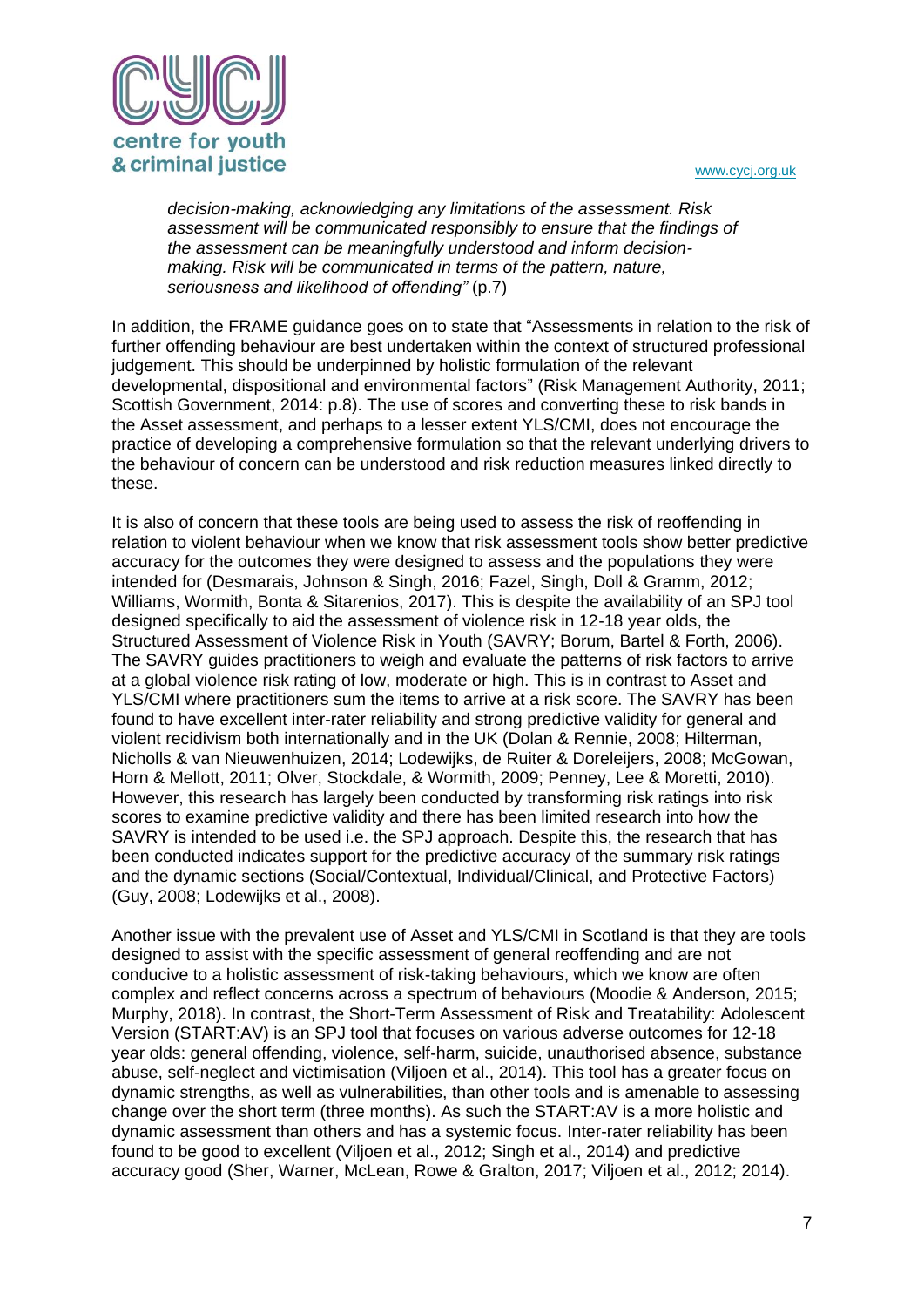

Although further research is required to determine validity of this new tool in other populations and contexts such as in the community, the research so far indicates that it holds promise; a view shared by the Risk Management Authority in their [Risk Assessment](https://www.rma.scot/research/rated/)  [Tools Evaluation Directory \(RATED\).](https://www.rma.scot/research/rated/)

Despite the extensive focus on the predictive validity of risk assessment tools, we need to remember that the ultimate purpose of risk assessment is prevention not prediction. We therefore should be moving towards a risk practice model whereby our assessments aid formulation of the drivers underlying an individual's behaviour, with a view to developing systemic intervention plans to meet the individual's needs in a holistic and proportionate manner. Using a case example assessed using the SAVRY, YLS/CMI 2.0 and START:AV, Viljoen, Gray and Barione (2015) highlighted that each tool provided similar conclusions regarding risk level but that the START:AV was able to provide the most information regarding protective factors for the youth and whether the youth was at risk for outcomes other than offending. In addition, we need to shift to a more concrete focus on whether our interventions have resulted in changes to dynamic factors. The START:AV has been found to detect item-level changes in strength and vulnerability factors, as well as the total scores, over a short-term follow up period (Sellers, Desmarais & Hanger, 2017). This finding also highlights the contribution that measuring strengths can add to risk assessment.

Based on the initial findings from the recent research in Scotland and the evidence base for the various risk assessment tools, a paper was submitted to the Youth Justice Improvement Board in Scottish Government highlighting a need to improve practice nationally. Although various assessment tools were considered, the paper recommended introducing the START:AV in Scotland as it was most likely to result in improved risk practice and outcomes for children in conflict with the law (for the reasons outlined above). Following this, the Scottish Government agreed to fund training by one of the authors of the START:AV for 100 practitioners in Scotland. In addition, they agreed to fund advanced training for six practitioners to become START:AV trainers in Scotland in order that this training could be rolled out more widely across Scotland. This training commenced in September 2018, and was delivered to practitioners from across Scotland. The purpose of the training was to familiarise practitioners with the START:AV assessment tool and to equip them to use the tool in practice. It does this through a two-day training course, the use of presentation, group discussion and case studies.

As highlighted previously, this paper examines the reported impact of the START:AV training on the knowledge, understanding, skills and confidence of practitioners in their risk practice as well as their feedback on the START:AV tool and further support requirements.

## <span id="page-8-0"></span>**Method**

## <span id="page-8-1"></span>**Ethics**

This research was given ethical approval by the University of Strathclyde's Ethics Committee based in the School of Social Work and Social Policy. This scrutiny focuses on the wellbeing of participants and the security of data collected through the duration of the study.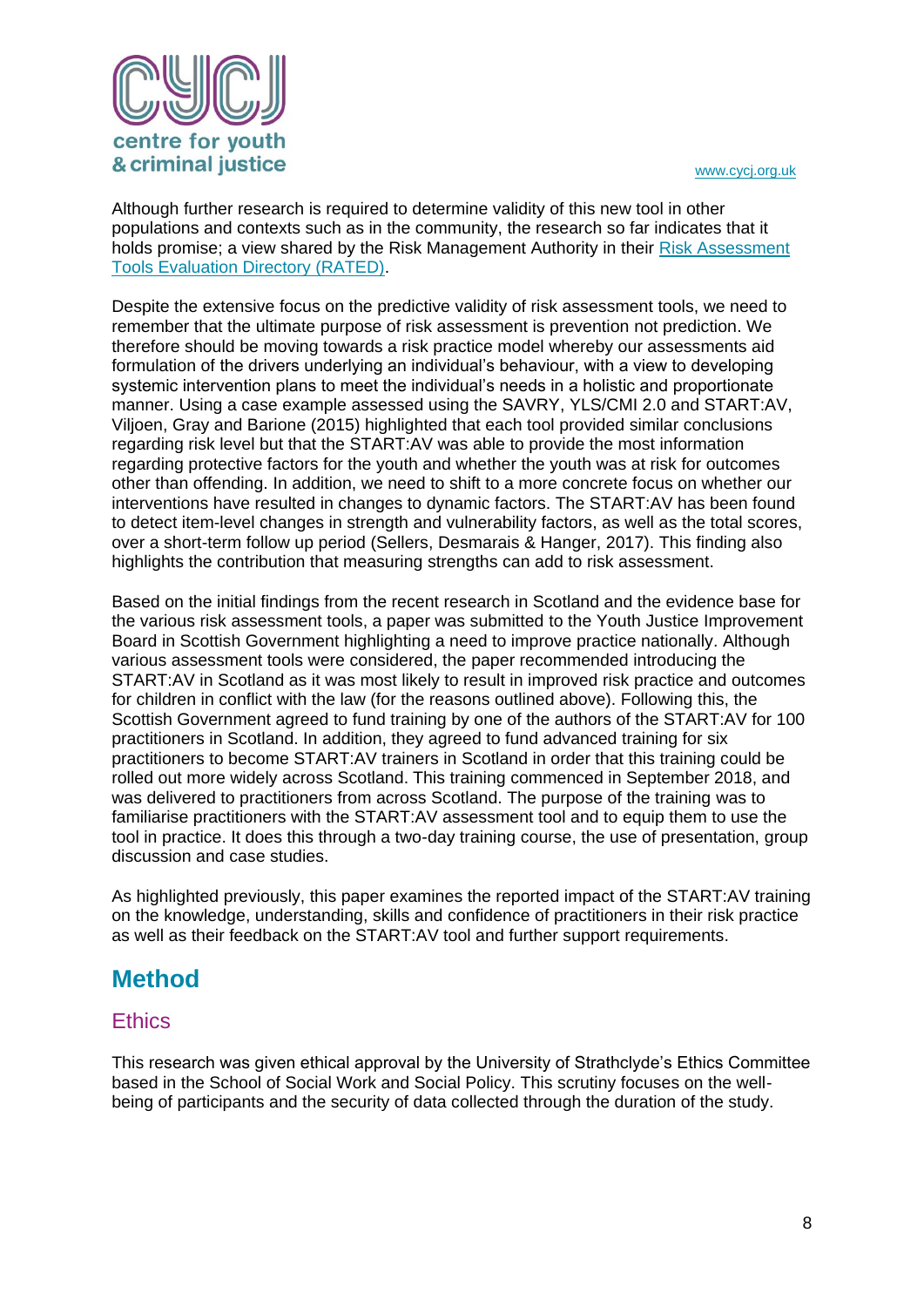

## <span id="page-9-0"></span>**Participants**

The initial START:AV training, which was delivered by one of the tool authors, was attended by 101 individuals over two separate training events in 2018. One of the events was held in Edinburgh and the other in Dundee. Further to the initial START:AV training**,** which was delivered in 2018, Scottish trainers were developed and roll-out of START:AV training across Scotland commenced in 2019-20. In the first 12 months of rolling out the training, 16 events were hosted in 15 different local authority areas: Glasgow, Edinburgh, North Lanarkshire, Aberdeen, East Ayrshire, Dundee, Renfrewshire, Inverclyde, Highland, South Ayrshire, South Lanarkshire, Midlothian, Dumbarton, Argyll and Bute and Aberdeenshire. This resulted in a further 339 staff being trained in the first 12 months of rollout (for various reasons 45 individuals who were booked on training events were unable to attend or only attended the first day). This brought the total number of staff trained to 440.

Staff have been trained from 31 local authority areas, three secure care centres, six third sector organisations, the National Health Service and the Risk Management Authority.

## <span id="page-9-1"></span>Procedure

Individuals attending the START:AV training events were given information on our proposed evaluation of the training and had the opportunity to consent to participate. Specifically they were asked whether they would consent to their survey responses pre-training, post-training and at three month follow-up being included in research to look at the impact of START:AV training in Scotland. The responses of those individuals who consented to this were included in this study.

## **Results - Initial START:AV training delivered by the START:AV author**

## <span id="page-9-2"></span>**Demographics**

The initial START:AV training was attended by 101 individuals of whom 79 consented to take part in the research. Unfortunately one of the responses had missing data and so was excluded from the analysis. This led to the data of 78 participants being used, a response rate of 77%.

Of the 78 individuals who detailed their role, 80.8% described themselves as practitioners and 19.2% as supervisors/managers. Only 76 individuals detailed their years of experience which ranged from 0-26 years with a mean of 9.6 years (*SD 6.2*).

## <span id="page-9-3"></span>Pre and post-training ratings

Prior to the commencement of the START:AV training, those attending were asked to rate statements on their knowledge and understanding of four areas of risk practice as well as their confidence and skills in these. The four areas of risk practice were SPJ risk assessment tools, risk formulation, risk management planning and START:AV. These were rated on a 5 point scale: 1. Strongly Agree, 2. Agree, 3. Neither Agree or Disagree, 4. Disagree, 5. Strongly Disagree. Following the two-day START:AV training, those attending were again asked to rate the statements on the four areas of risk practice. An email requesting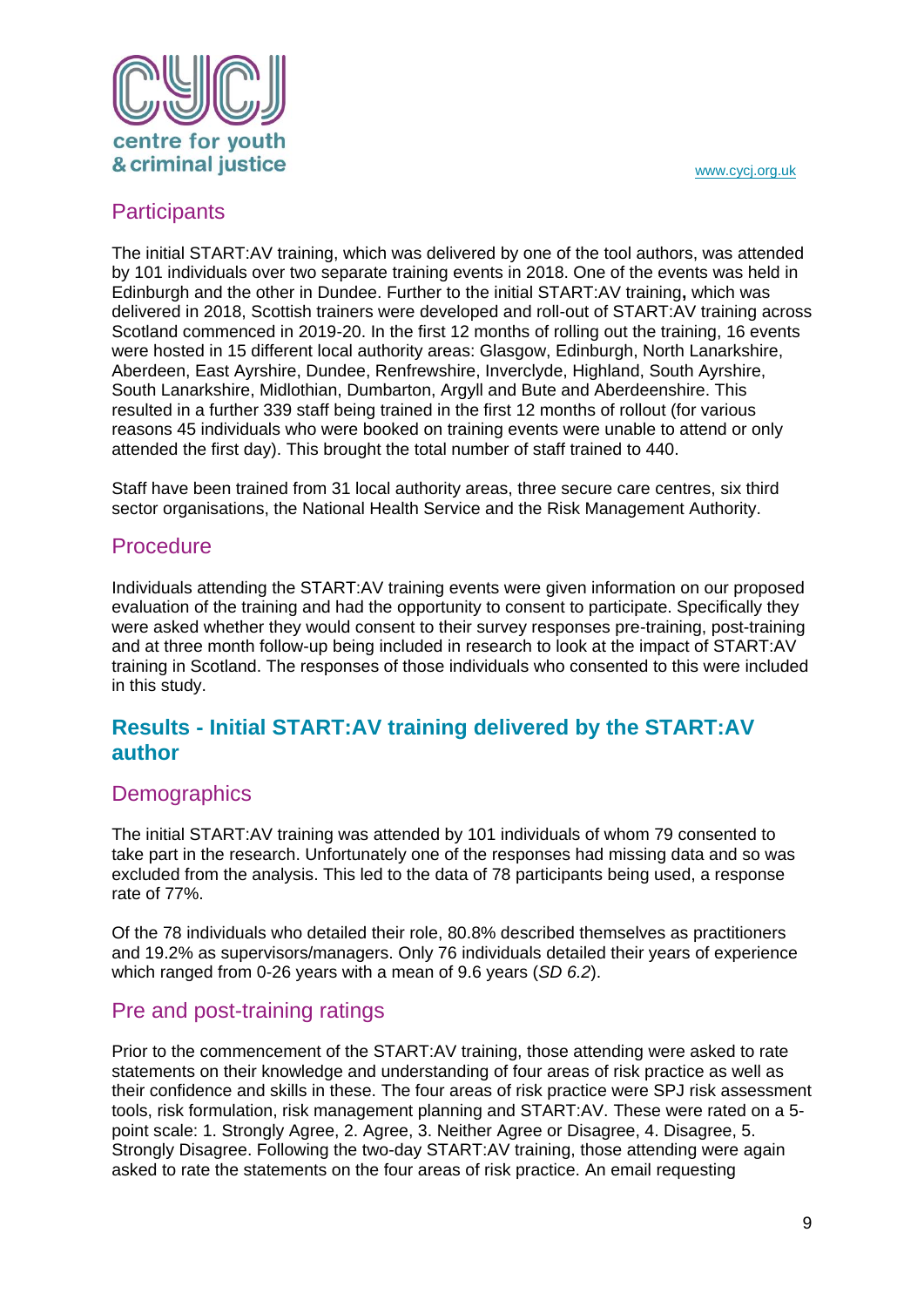

completion of these ratings was issued to all those who consented at the three month followup period. These were rated on the same five-point scale (See Appendix 1).

As can be seen from the findings detailed in Table 1 below, pre-training knowledge and understanding of SPJ risk assessment tools, risk formulation and risk management planning was regarded as good overall with between 69.2 - 76.9% agreeing or strongly agreeing that they would describe their knowledge and understanding as good. This was similar for confidence and skills in these three areas with between 62.8 - 74.4% agreeing or strongly agreeing that they would describe their confidence and skills as good. In contrast the knowledge and understanding of START:AV and the confidence and skills in the use of START:AV were not regarded as good overall pre-training (6.4% and 2.6% respectively), which is unsurprising since this is a relatively new tool in Scotland and was the purpose of the training.

Table 1 also shows that following the training, over 90% agreed with or strongly agreed with the statements across all four areas of risk practice in relation to knowledge and understanding and over 85% in relation to confidence and skills.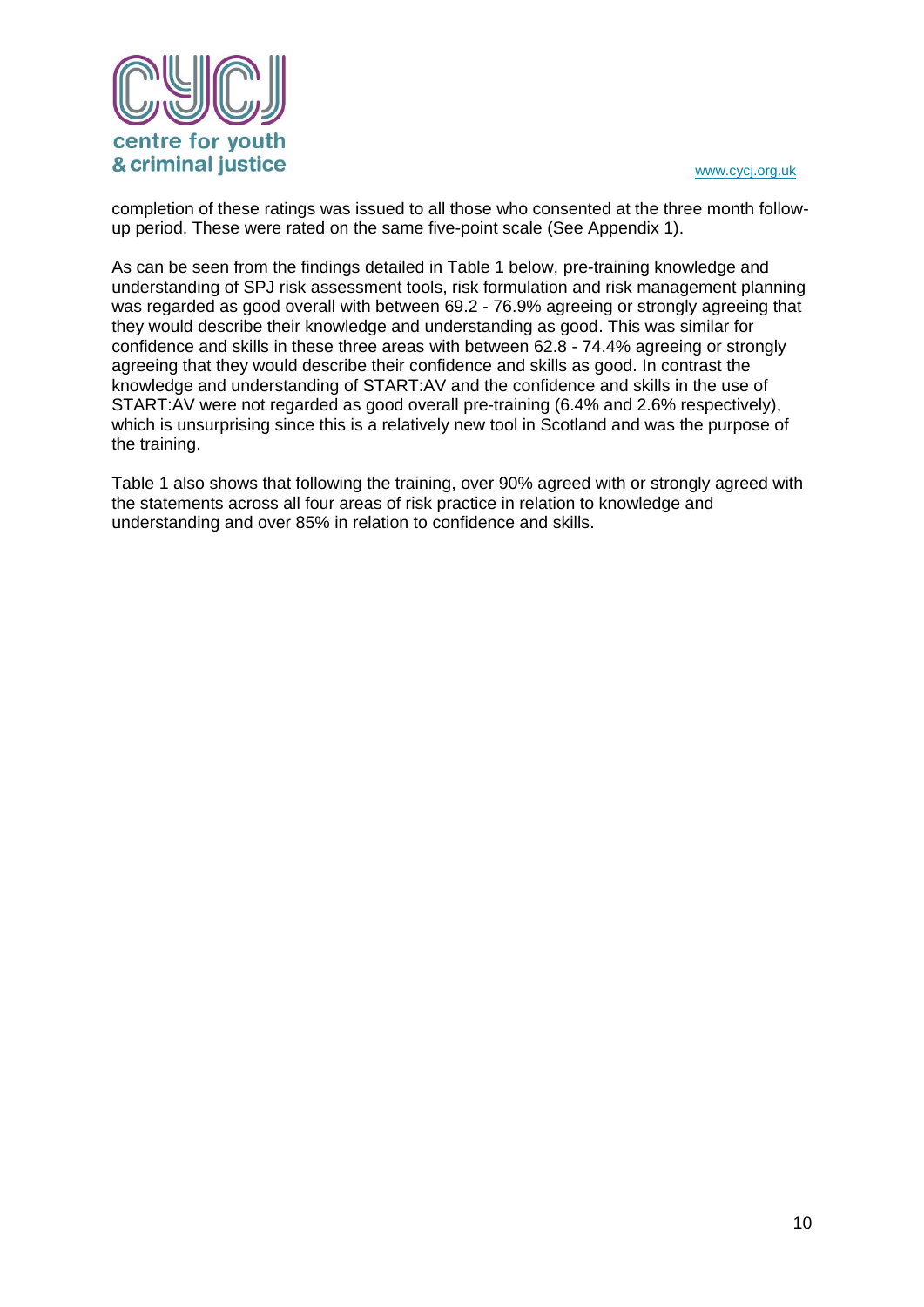

#### **Table 1: Percentage ratings pre and post training: n (%)**

|                                        |                                  | <b>Strongly agree</b> | <b>Agree</b> | Neither agree or<br>disagree | <b>Disagree</b> | <b>Strongly</b><br>disagree |
|----------------------------------------|----------------------------------|-----------------------|--------------|------------------------------|-----------------|-----------------------------|
| <b>SPJ</b> risk<br>assessment<br>tools | Pre Knowledge and understanding  | $11(14.1\%)$          | 45 (57.7%)   | 17 (21.8%)                   | $5(6.4\%)$      | $0(0\%)$                    |
|                                        | Post Knowledge and understanding | 21 (26.9%)            | 56 (71.8%)   | $1(1.3\%)$                   | $0(0\%)$        | $0(0\%)$                    |
|                                        | Pre Confidence and skills        | 6(7.7%)               | 52 (66.7%)   | 10 (12.8%)                   | 10 (12.8%)      | $0(0\%)$                    |
|                                        | Post Confidence and skills       | 17(21.8%)             | 58 (74.4%)   | 3(3.8%)                      | $0(0\%)$        | $0(0\%)$                    |
| <b>Risk</b><br>formulation             | Pre Knowledge and understanding  | $4(5.1\%)$            | 50 (64.1%)   | 15 (19.2%)                   | 9(11.5%)        | $0(0\%)$                    |
|                                        | Post Knowledge and understanding | 13 (16.7%)            | 61 (78.2%)   | $4(5.1\%)$                   | $0(0\%)$        | $0(0\%)$                    |
|                                        | Pre Confidence and skills        | 5(6.4%)               | 44 (56.4%)   | 20 (25.6%)                   | 8 (10.3%)       | $1(1.3\%)$                  |
|                                        | Post Confidence and skills       | 12 (15.4%)            | 56 (71.8%)   | $10(12.8\%)$                 | $0(0\%)$        | $0(0\%)$                    |
| <b>Risk</b><br>management<br>planning  | Pre Knowledge and understanding  | 6(7.7%)               | 54 (69.2%)   | 15 (19.2%)                   | 3(3.8%)         | $0(0\%)$                    |
|                                        | Post Knowledge and understanding | 18 (23.1%)            | 58 (74.4%)   | $2(2.6\%)$                   | $0(0\%)$        | $0(0\%)$                    |
|                                        | Pre Confidence and skills        | 5(6.4%)               | 46 (59%)     | 23 (29.5%)                   | $4(5.1\%)$      | $0(0\%)$                    |
|                                        | Post Confidence and skills       | 15 (19.2%)            | 57 (73.1%)   | 6(7.7%)                      | $0(0\%)$        | $0(0\%)$                    |
| <b>START:AV</b>                        | Pre Knowledge and understanding  | $0(0\%)$              | 5(6.4%)      | 15 (19.2%)                   | 41 (52.6%)      | 17 (21.8%)                  |
|                                        | Post Knowledge and understanding | 19 (24.4%)            | 58 (74.4%)   | 1(1.3%)                      | $0(0\%)$        | $0(0\%)$                    |
|                                        | <b>Pre Confidence and skills</b> | $0(0\%)$              | $2(2.6\%)$   | $11(14.1\%)$                 | 43 (55.1%)      | 22 (28.2%)                  |
|                                        | Post Confidence and skills       | 13 (16.7%)            | 54 (69.2%)   | $11(14.1\%)$                 | $0(0\%)$        | $0(0\%)$                    |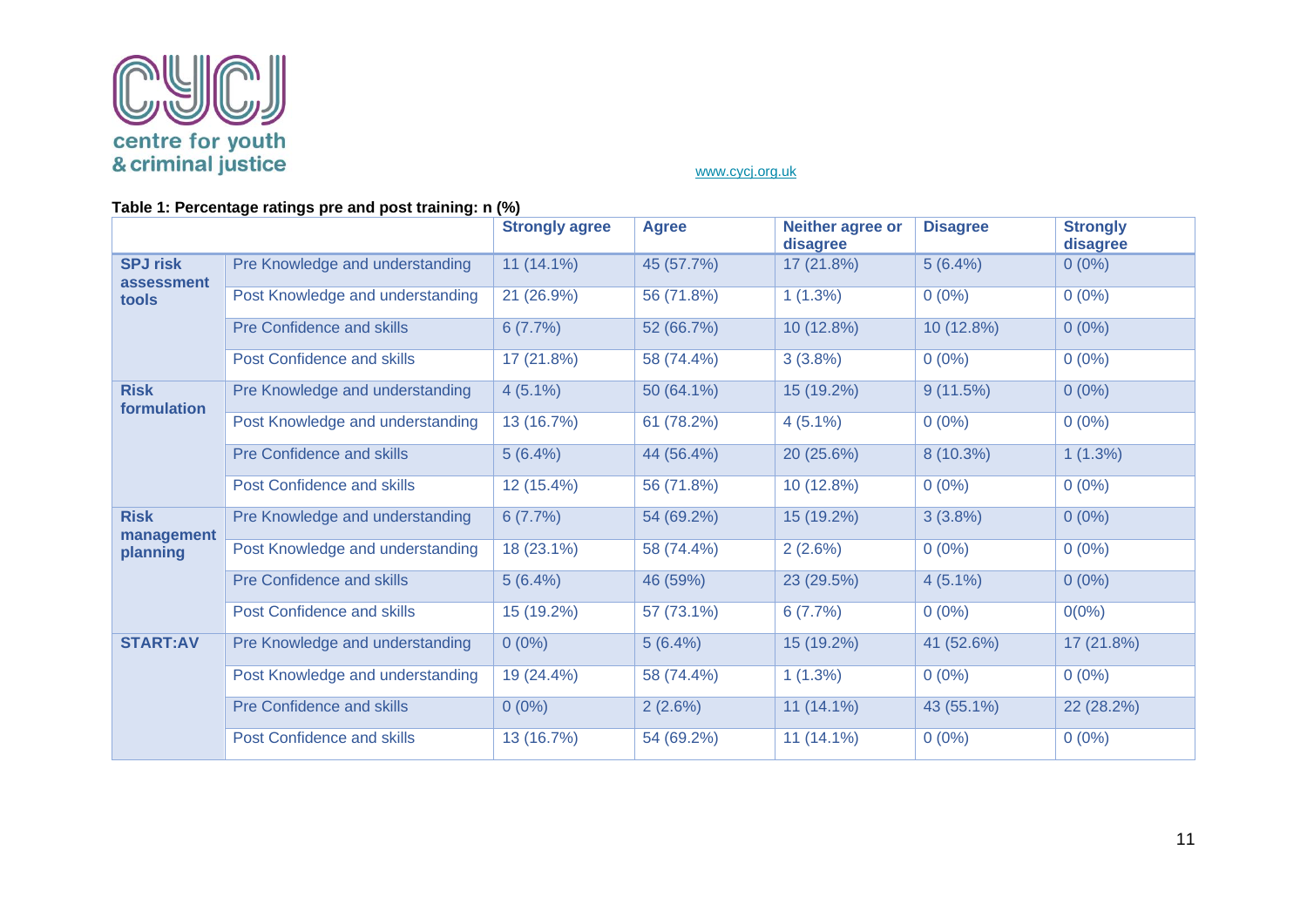

Figure 1 below shows the percentage point increase across the ratings of Strongly Agree and Agree for knowledge and understanding over the four risk practice areas following the START: AV training. These ratings indicate that as well as improving knowledge and understanding of the START:AV tool, which is what the training was designed to do, it has also increased ratings of knowledge and understanding of the SPJ risk assessment approach, formulation and risk management planning.



#### **Figure 1: Percentage point increase in knowledge and understanding from pre to post START:AV training (n=78)**

Wilcoxon Signed Rank Tests revealed statistically significant changes in ratings of knowledge and understanding for the four risk practice areas, indicating improvements following training. For knowledge and understanding of SPJ assessment tools, *z* = -5.108, *p* < .001, with a medium effect size (*r* = .41); for knowledge and understanding of formulation, *z* = -4.916, *p* < .001, with a medium effect size (*r* = .39); for knowledge and understanding of risk management planning,  $z = -4.825$ ,  $p < .001$ , with a medium effect size ( $r = .39$ ); and for knowledge and understanding of START:AV, *z* = -7.661, *p* < .001, with a large effect size (*r*   $= .61$ ).

Figure 2 below shows the percentage point increase across the ratings of Strongly Agree and Agree for confidence and skills over the four risk practice areas following the START: AV training. These ratings indicate that as well as improving confidence and skills in the START:AV tool, which is what the training was designed to do, it has also increased ratings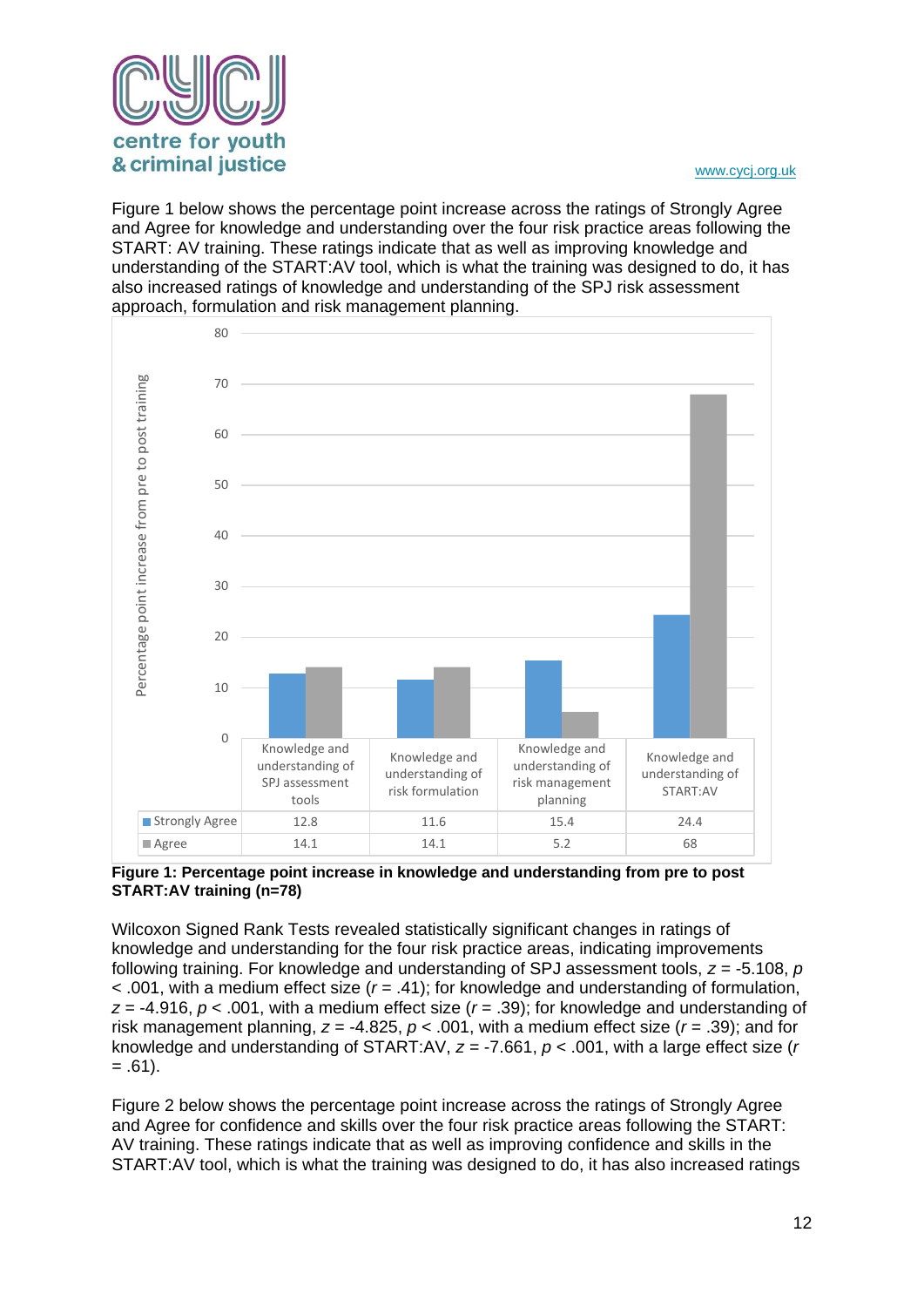

70 Percentage point increase from pre to post training Percentage point increase from pre to post training60 50 40  $30$ 20

of confidence and skills in the SPJ risk assessment approach, formulation and risk management planning.



Confidence and skills in SPJ assessment tools

0

10

Wilcoxon Signed Rank Tests revealed statistically significant changes in ratings of confidence and skills for the four risk practice areas indicating improvements following training. For confidence and skills in SPJ assessment tools, *z* = -4.818, *p* < .001, with a medium effect size (*r* = .39); for confidence and skills in formulation, *z* = -4.595, *p* < .001, with a medium effect size (*r* = .37); for confidence and skills in risk management planning, *z*  $=$  -5.184,  $p < .001$ , with a medium effect size ( $r = .41$ ); and for confidence and skills in START:AV, *z* = -7.634, *p* < .001, with a large effect size (*r* = .61).

Confidence and skills in risk formulation

Strongly agree  $14.1$  9 12.8 16.7 Agree 17.7 15.4 14.1 66.6

Confidence and skills in risk management planning

Confidence and skills in START:AV

# <span id="page-13-0"></span>**Results - START:AV training rollout with Scottish trainers**

## <span id="page-13-1"></span>**Demographics**

Of the 339 practitioners trained by Scottish trainers in the first 12 months of the training rollout, 259 consented to take part in the research. However, there were 47 data sets where pre and/or post measures were missing from the responses received. This led to the data of 212 participants being included, a response rate of 62.5%.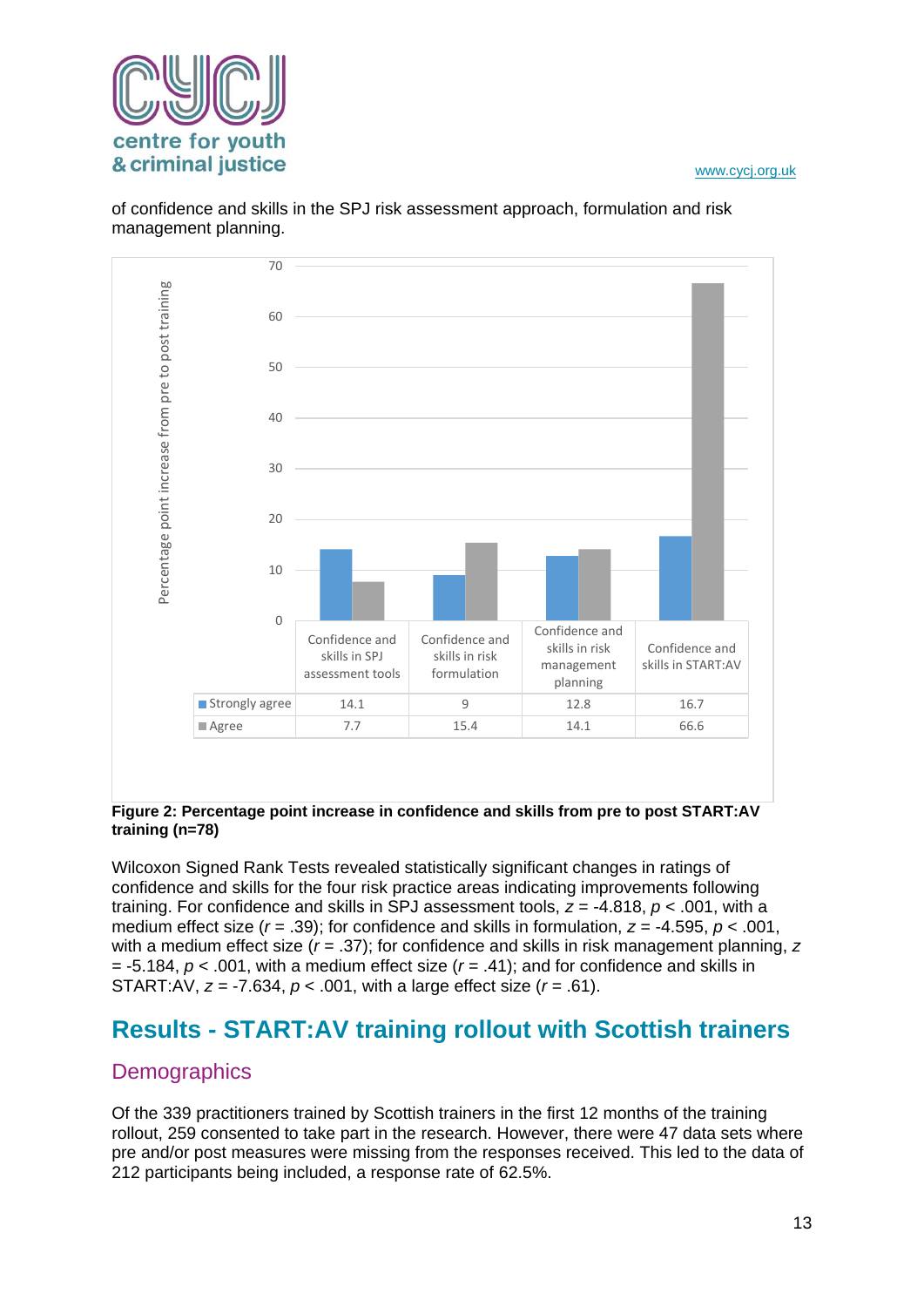

In terms of their role, 210 participants out of the 212 detailed their role, with 91.4% describing themselves as practitioners and 8.6% as supervisors/managers. Out of the 212 participants, only 175 detailed their years of experience which ranged from 0-35 years with a mean of 8.1 years (*SD* 7.3).

## <span id="page-14-0"></span>Pre and post-training ratings

As can be seen from the findings detailed in Table 2 below, pre-training knowledge and understanding of SPJ risk assessment tools, risk formulation and risk management planning was regarded as good overall with between 58 - 61.8% agreeing or strongly agreeing that they would describe their knowledge and understanding as good. This was similar for confidence and skills in these three areas with between 50-56.2% agreeing or strongly agreeing that they would describe their confidence and skills as good. In contrast, the knowledge and understanding of START:AV and the confidence and skills in the use of START:AV were not regarded as good overall pre-training (5.2% and 3.8% respectively), which is unsurprising since this is a relatively new tool in Scotland and was the purpose of the training.

Following the two-day START:AV training, those attending were again asked to rate the statements on the four areas of risk practice. These were rated on the same five-point scale. The table below also shows that following the training, over 90% agreed with or strongly agreed with the statements across all four areas of risk practice in relation to knowledge and understanding and over 86% in relation to confidence and skills. Confidence and skills in relation to risk formulation was the lowest percentage.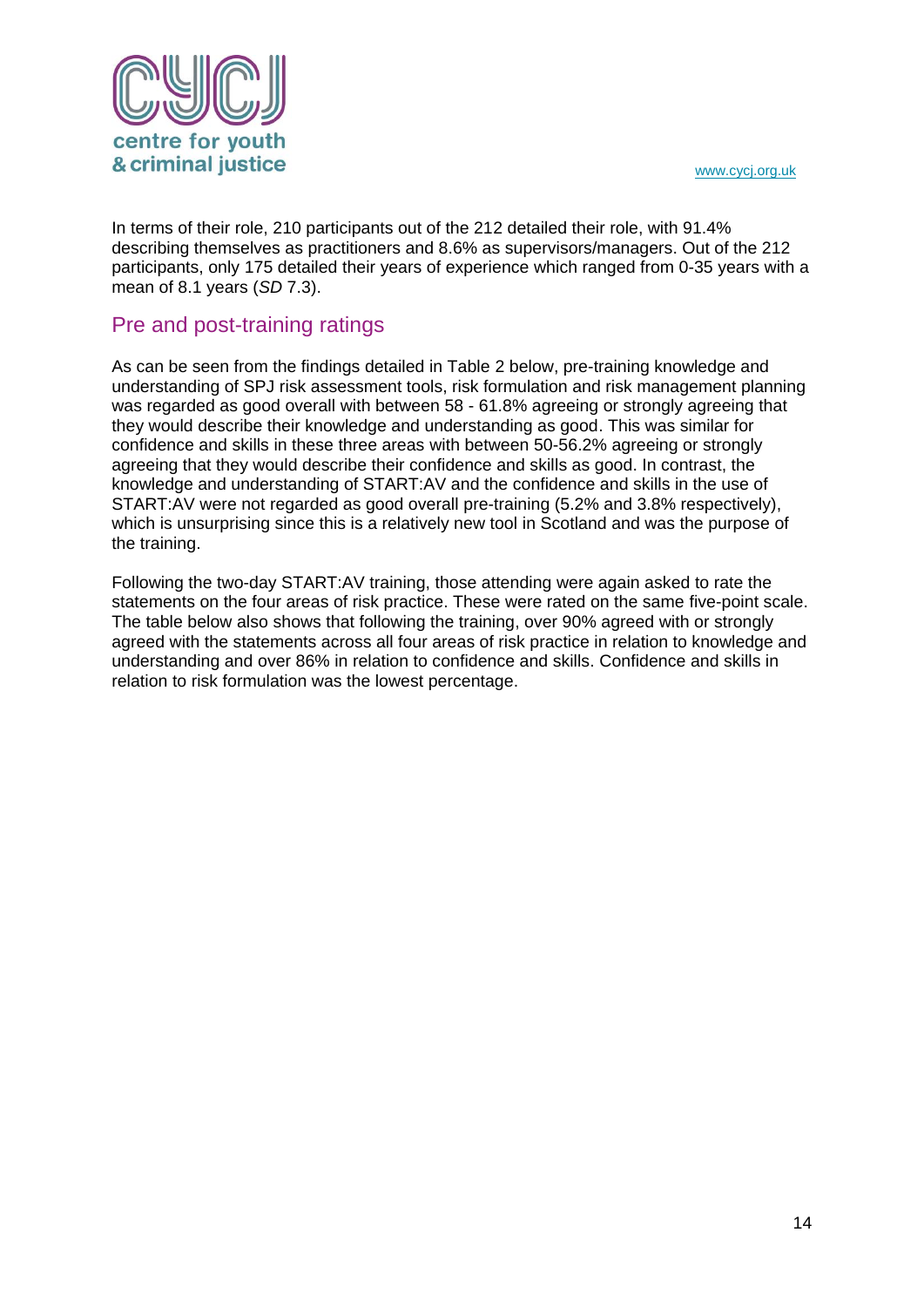

## **Table 2: Percentage ratings pre and post training: n (%)**

|                                        |                                  | <b>Strongly agree</b> | <b>Agree</b> | Neither agree or<br>disagree | <b>Disagree</b> | <b>Strongly</b><br>disagree |
|----------------------------------------|----------------------------------|-----------------------|--------------|------------------------------|-----------------|-----------------------------|
| <b>SPJ risk</b><br>assessment<br>tools | Pre Knowledge and understanding  | 10(4.7%)              | 120 (56.6%)  | 64 (30.2%)                   | 17 (8.0%)       | $1(0.5\%)$                  |
|                                        | Post Knowledge and understanding | 55 (25.9%)            | 148 (69.8%)  | $8(3.8\%)$                   | $0(0\%)$        | $1(0.5\%)$                  |
|                                        | Pre Confidence and skills        | 6(2.8%)               | 112 (52.8%)  | 68 (32.1%)                   | 25 (11.8%)      | $1(0.5\%)$                  |
|                                        | Post Confidence and skills       | 39 (18.4%)            | 163 (76.9%)  | 10(4.7%)                     | $0(0\%)$        | $0(0\%)$                    |
| <b>Risk</b><br>formulation             | Pre Knowledge and understanding  | $4(1.9\%)$            | 119 (56.1%)  | 64 (30.2%)                   | 25 (11.8%)      | $0(0\%)$                    |
|                                        | Post Knowledge and understanding | 31(14.6%)             | 165 (77.8%)  | $15(7.1\%)$                  | $1(0.5\%)$      | $0(0\%)$                    |
|                                        | Pre Confidence and skills        | 5(2.4%)               | 101 (47.6%)  | 77 (36.3%)                   | 28 (13.2%)      | $1(0.5\%)$                  |
|                                        | Post Confidence and skills       | 24 (11.3%)            | 160 (75.5%)  | 27 (12.7%)                   | $1(0.5\%)$      | $0(0\%)$                    |
| <b>Risk</b><br>management<br>planning  | Pre Knowledge and understanding  | 5(2.4%)               | 126 (59.4%)  | 69 (32.5%)                   | 12 (5.7%)       | $0(0\%)$                    |
|                                        | Post Knowledge and understanding | 35 (16.5%)            | 165 (77.8%)  | $11(5.2\%)$                  | $1(0.5\%)$      | $0(0\%)$                    |
|                                        | Pre Confidence and skills        | 5(2.4%)               | 114 (53.8%)  | 78 (36.8%)                   | $15(7.1\%)$     | $0(0\%)$                    |
|                                        | Post Confidence and skills       | 28 (13.2%)            | 167 (78.8%)  | 16 (7.5%)                    | $1(0.5\%)$      | $0(0\%)$                    |
| <b>START:AV</b>                        | Pre Knowledge and understanding  | $0(0\%)$              | $11(5.2\%)$  | 48 (22.6%)                   | 111 (52.4%)     | 42 (19.8%)                  |
|                                        | Post Knowledge and understanding | 49 (23.1%)            | 158 (74.5%)  | $5(2.4\%)$                   | $0(0\%)$        | $0(0\%)$                    |
|                                        | Pre Confidence and skills        | $0(0\%)$              | $8(3.8\%)$   | 46 (21.7%)                   | 108 (50.9%)     | 50 (23.6%)                  |
|                                        | Post Confidence and skills       | 30(14.2%)             | 166 (78.3%)  | 16(7.5%)                     | $0(0\%)$        | $0(0\%)$                    |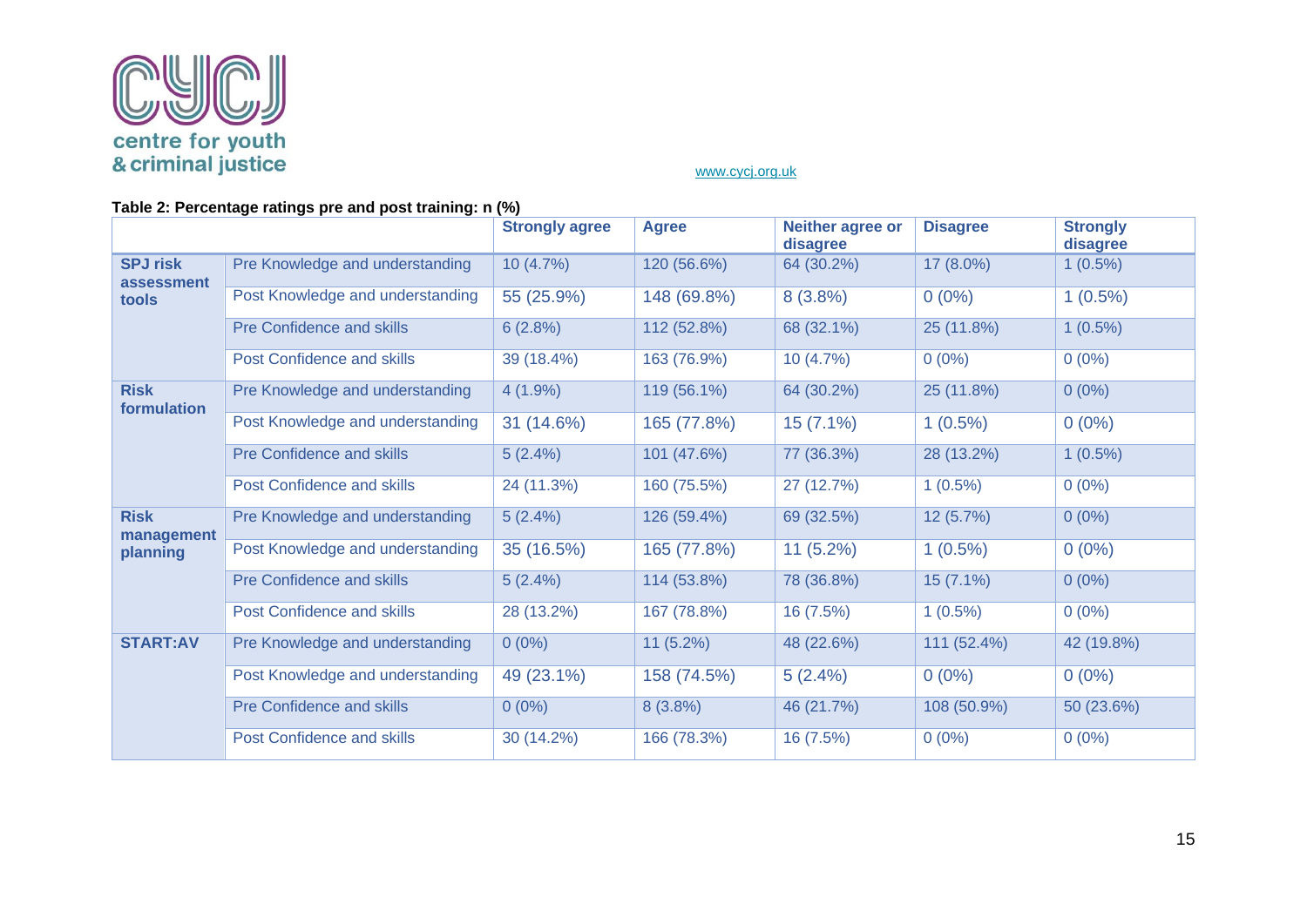

Figure 3 below shows the percentage point increase across the ratings of Strongly Agree and Agree for knowledge and understanding over the four risk practice areas following the START: AV training. These ratings indicate that as well as improving knowledge and understanding of the START:AV tool, which is what the training was designed to do, it has also increased ratings of knowledge and understanding of the SPJ risk assessment approach, formulation and risk management planning.



#### **Figure 3: Percentage change in knowledge and understanding from pre to post START:AV training (n=212)**

Wilcoxon Signed Rank Tests revealed statistically significant changes in ratings of knowledge and understanding for the four risk practice areas indicating improvements following training. For knowledge and understanding of SPJ assessment tools, *z* = -9.368, *p* < .001, with a large effect size (*r* = .64); for knowledge and understanding of formulation, *z* = -8.739, *p* < .001, with a large effect size (*r* = .60); for knowledge and understanding of risk management planning,  $z = -8.624$ ,  $p < .001$ , with a large effect size  $(r = .59)$ ; and for knowledge and understanding of START:AV, *z* = -12.644, *p* < .001, with a large effect size (*r*   $= .87$ ).

Figure 4 below shows the percentage point increase across the ratings of Strongly Agree and Agree for confidence and skills over the four risk practice areas following the START: AV training. These ratings indicate that as well as improving confidence and skills in the START:AV tool, which is what the training was designed to do, it has also increased ratings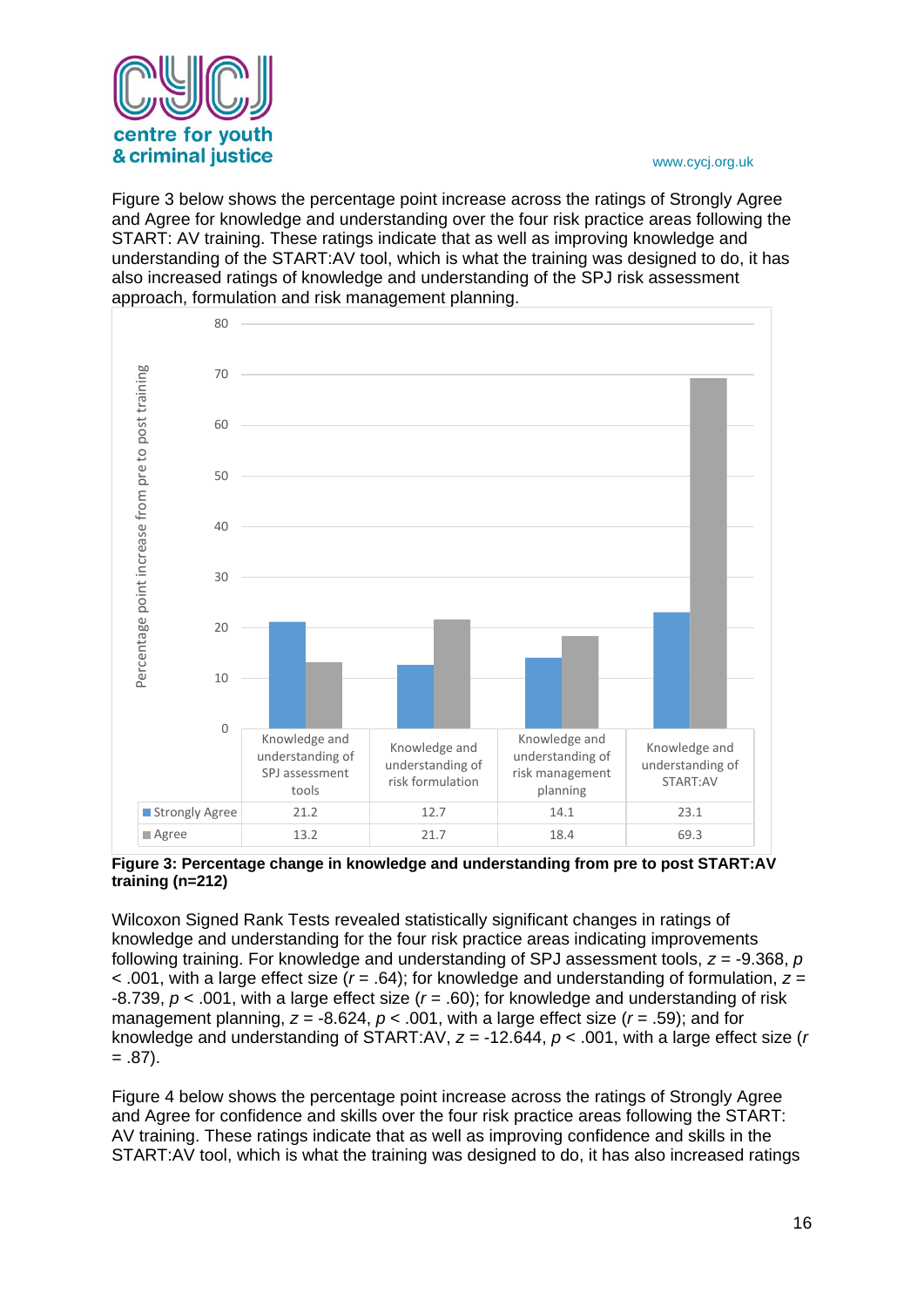

 $80$ Percentage point increase from pre to post training Percentage point increase from pre to post training70 60  $50$  $40$ 30 20 10 0 Confidence and Confidence and Confidence and skills in risk Confidence and skills in SPJ skills in risk management skills in START:AV formulation assessment tools planning **Strongly agree** 15.6 8.9 10.8 14.2 Agree 24.1 27.9 25 74.5

of confidence and skills in the SPJ risk assessment approach, formulation and risk management planning.

#### **Figure 4: Percentage change in confidence and skills from pre to post START:AV training (n=212)**

Wilcoxon Signed Rank Tests revealed statistically significant changes in ratings of confidence and skills for the four risk practice areas indicating improvements following training. For confidence and skills in SPJ assessment tools, *z* = -9.413, *p* < .001, with a large effect size (*r* = .65); for confidence and skills in formulation, *z* = -8.612, *p* < .001, with a large effect size (*r* = .59); for confidence and skills in risk management planning, *z* = -8.590, *p* < .001, with a large effect size (*r* = .59); and for confidence and skills in START:AV, *z* = - 12.545, *p* < .001, with a large effect size (*r* = .86).

## <span id="page-17-0"></span>Learning from training and impact on practice

On the post-training evaluation form there was a space for those who attended the training to provide comments on how they thought the training will impact on their practice. Overall, the feedback from participants on the learning from the training and the impact this could have on their practice fell into six main themes. Individuals regularly specified that the training had given them confidence to use the START:AV assessment and that the training in START:AV would lead to better assessments and/or reports. There was also the view that the training would lead to working with children and young people in a more holistic way and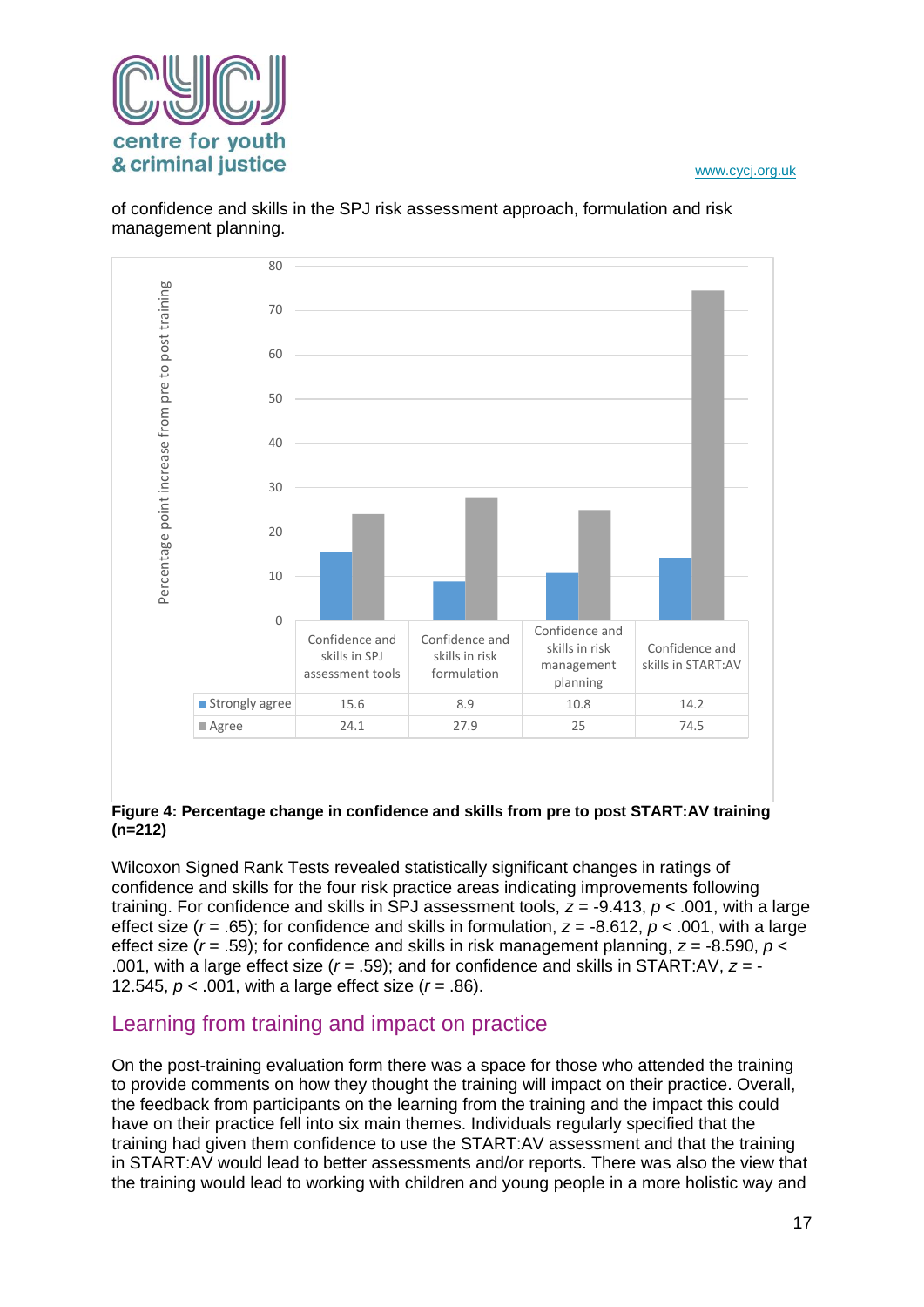

that there would be more focus on the importance of strengths. Additionally, individuals frequently said that it would have an impact on their approach to formulation and that the START:AV would help to focus interventions and care planning. A small selection of these comments are detailed below to highlight the impact some attendees thought it would have:

"I believe it will help me practice in a more holistic and strength based approach to risk assessment and intervention planning going forward"

"Holistic nature of risk assessment and the importance of incorporating strengths as well as critical vulnerabilities in working towards effective intervention planning"

"Target interventions around strengths rather than over focus on young person's risk. It will allow a framework to capture risk intervention and formulation. I find this assessment progressive"

"Invaluable to my practice and knowledge for myself but also as a manager to support staff in ensuring a young person receives fully inclusive risk assessment"

However, participants still identified a clear need for further training/support. The most common support or further training needs identified by individuals were attending a followup/refresher event; further training on formulation and risk management/intervention planning; and attending a formulation forum.

## <span id="page-18-0"></span>Follow up three months post-training

Across the training events delivered by the START:AV author and the events delivered by Scottish trainers, a total of 290 individuals had provided complete pre and post-training survey data and had consented to be contacted via e-mail three months following the training. However, at the time of the data analysis only 11 individuals had responded to the three-month follow up survey. This is a response rate of 3.8%. Due to the extremely low response rate, analysis of this data has not been undertaken. An alternative way of gathering information about implementation of START:AV post-training will be considered.

# <span id="page-18-1"></span>**Discussion**

For children who are in conflict with the law there is little information available about what risk practice looks like in Scotland. However, one study of risk practice for a group of children who were considered to be at potential risk of causing serious harm to others has identified limitations to the current practice and areas for improvement (Murphy, 2018). One of the recommendations from this research was that actuarial risk assessment tools be replaced with more holistic, SPJ tools such as the START:AV (Murphy, 2018). One of the key benefits of START:AV is that it is a holistic assessment that considers a broad range of adverse outcomes that children often face, frequently in combination. In addition, it considers both strengths and vulnerabilities, therefore providing a more balanced assessment that can lead to a more robust intervention plan.

The investment in START:AV in Scotland has led to the achievement of this recommendation to some extent, with 440 professionals having received the two-day START:V training. The training has been rolled out across Scotland and has had a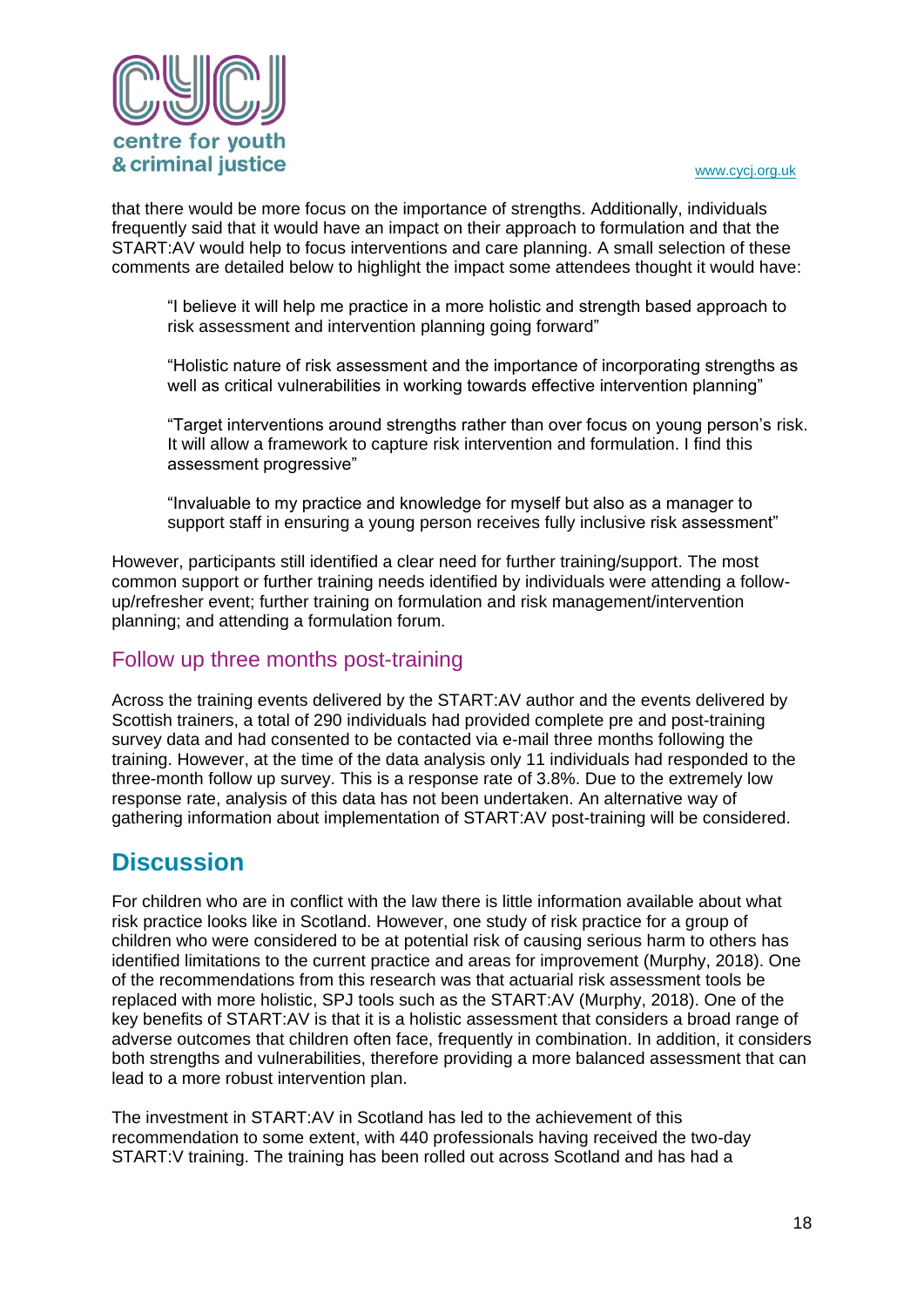

significant reach geographically with 31 out of 32 local authority areas having accessed training places.

The roll-out of START:AV training in Scotland has had a positive impact on the reported knowledge, understanding, skills and confidence of practitioners in relation to four areas of risk practice: structured professional judgment risk assessment tools, risk formulation, risk management planning and the START:AV itself. Improvements across all these areas from pre to post training were statistically significant with large effect sizes. In addition, these findings were consistent across the training events delivered by the author of the tool and those delivered by the Scottish trainers, demonstrating that the reported quality of the training had been maintained.

In addition, the feedback received from practitioners who attended the training was very positive in relation to the START:AV as an assessment tool. In particular, they believed that it would assist with more holistic assessments, improved formulation and lead to better intervention planning and improved outcomes. Practitioners frequently reported that they welcomed the focus on strengths as well as vulnerabilities as it provides a more balanced and motivational assessment. Whilst the feedback from those who attended the training was positive, some practitioners still identified further training and support requirements such as follow-up/refresher events and further training in formulation and risk management/intervention planning.

The choice of assessment tools and the roll-out of training is, however, only one step in effectively implementing risk practice. Effective implementation requires an environment that ensures the tool is used in a way so its benefits can be realised (Orr & Murphy, 2018). This includes ensuring that the tool is being used as intended and that the information shared as a result of the assessment is helpful to other decision makers. Further work will need to be undertaken to examine whether, and how, the tool is being used in practice. Within this it will be important to identify whether the START:AV has contributed to a better understanding of risk and what could reduce the risk of adverse outcomes for a child, as well as ascertaining whether the appropriate resources are available to be able to implement the plan in practice and improve outcomes for children in Scotland.

# <span id="page-19-0"></span>**Conclusion**

The roll-out of START:AV training in Scotland appears to have had a positive impact on the knowledge, understanding, skills and confidence of practitioners in relation to their risk practice and the use of START:AV to assist with this. START:AV has been welcomed by practitioners who overall believe that it will assist with more holistic assessments and lead to better intervention planning and improved outcomes. However, participants still identified the need for further training/support particularly in relation to formulation and risk management/intervention planning. Additionally, effective implementation requires more than the delivery and roll-out of training. Further research would be beneficial to examine the implementation of START:AV in practice and to consider the further support required to ensure the effectiveness of this.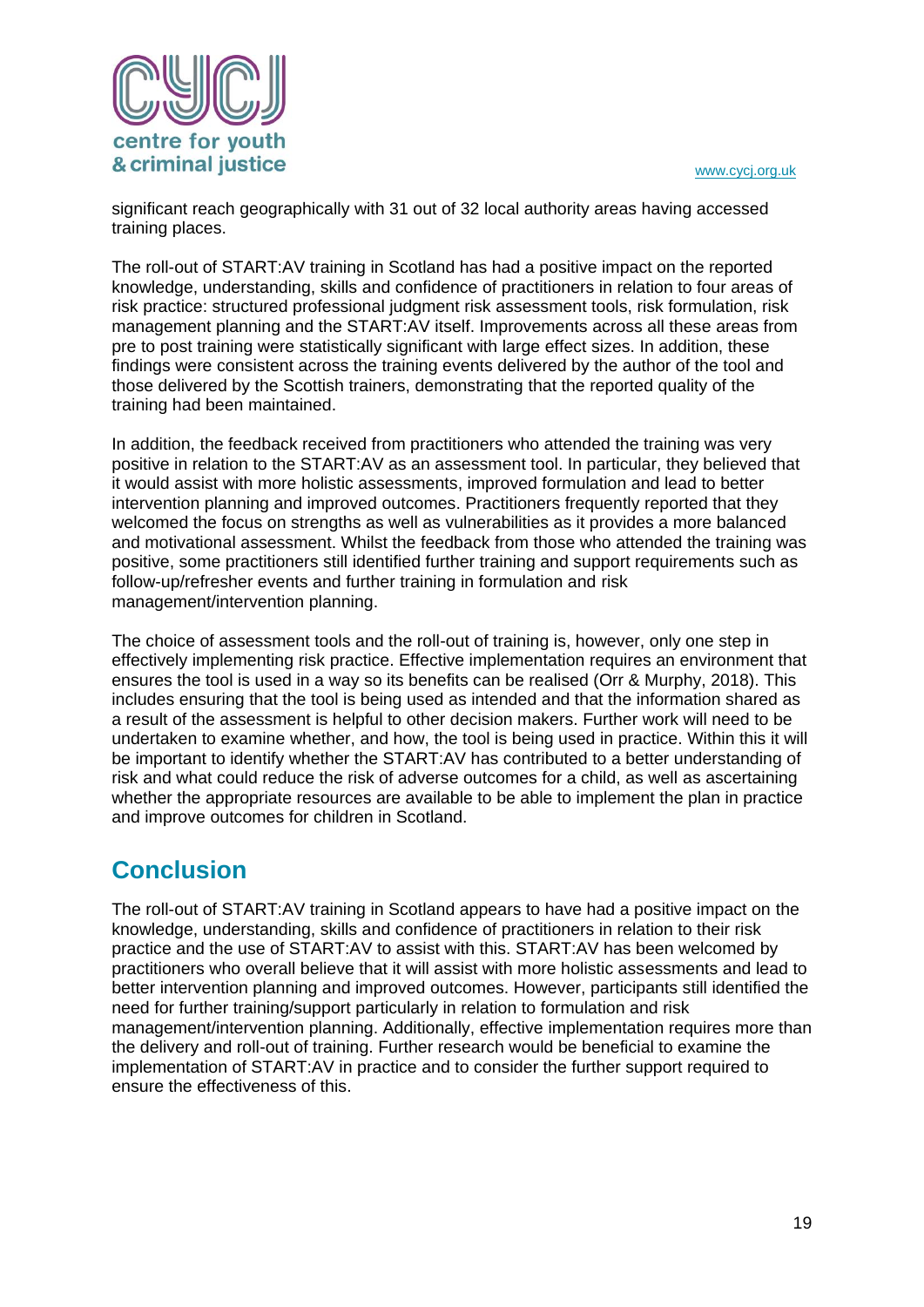

## <span id="page-20-0"></span>**References**

American Psychiatric Association. (2013). *Diagnostic and statistical manual of mental disorders: Fifth edition (DSM-5)*. Washington DC: American Psychiatric Association.

Baker, K. (2014) *AssetPlus Rationale*. London: Youth Justice Board

Baker, K., Jones, S., Merrington, S., & Roberts, C. (2005). *Further development of Asset*. London: Youth Justice Board.

Baker, K., Jones, S., Roberts, C., & Merrington, S. (2003). *Validity and reliability of ASSET*. London: Youth Justice Board.

Borum, R., Bartel, P., & Forth, A. (2006). S*AVRY: Structured assessment of violence risk in youth: Professional manual.* PAR.

Burman, M.J., Armstrong, S., Batchelor, S., McNeill, F., & Nicholson, J. (2007). *Research and practice in risk assessment and risk management of children and young people engaging in offending behaviour*. RMA Scotland.

Case, S., & Haines, K. (2009). Understanding youth offending: Risk factor research. P*olicy and Practice. Willan Publishing (UK)*.

Cooke, D. J., & Michie, C. (2013). Violence risk assessment: From predicting to understanding - or from what? to why? In C. Logan and L. Johnstone *Managing clinical risk: A guide to effective practice, 3-26.* New York: Routledge.

Desmarais, S. L., Johnson, K. L., & Singh, J. P. (2016). Performance of recidivism risk assessment instruments in US correctional settings. *Psychological Services, 13*(3), 206.

Dolan, M. C., & Rennie, C. E. (2008). The Structured Assessment of Violence Risk in Youth as a predictor of recidivism in a United Kingdom cohort of adolescent offenders with conduct disorder. *Psychological Assessment, 20*, 35–46. [https://doi.org/10.1037/1040-3590.20.1.35](https://psycnet.apa.org/doi/10.1037/1040-3590.20.1.35)

Fazel, S., Singh, J. P., Doll, H., & Grann, M. (2012). Use of risk assessment instruments to predict violence and antisocial behaviour in 73 samples involving 24 827 people: Systematic review and meta-analysis. *British Medical Journal, 345*, e4692. doi:10.1136/bmj.e4692

Fearn, G. (2014). *Youth crime: An investigation into the effectiveness of general re-offending risk assessment tools*. University of Birmingham UK,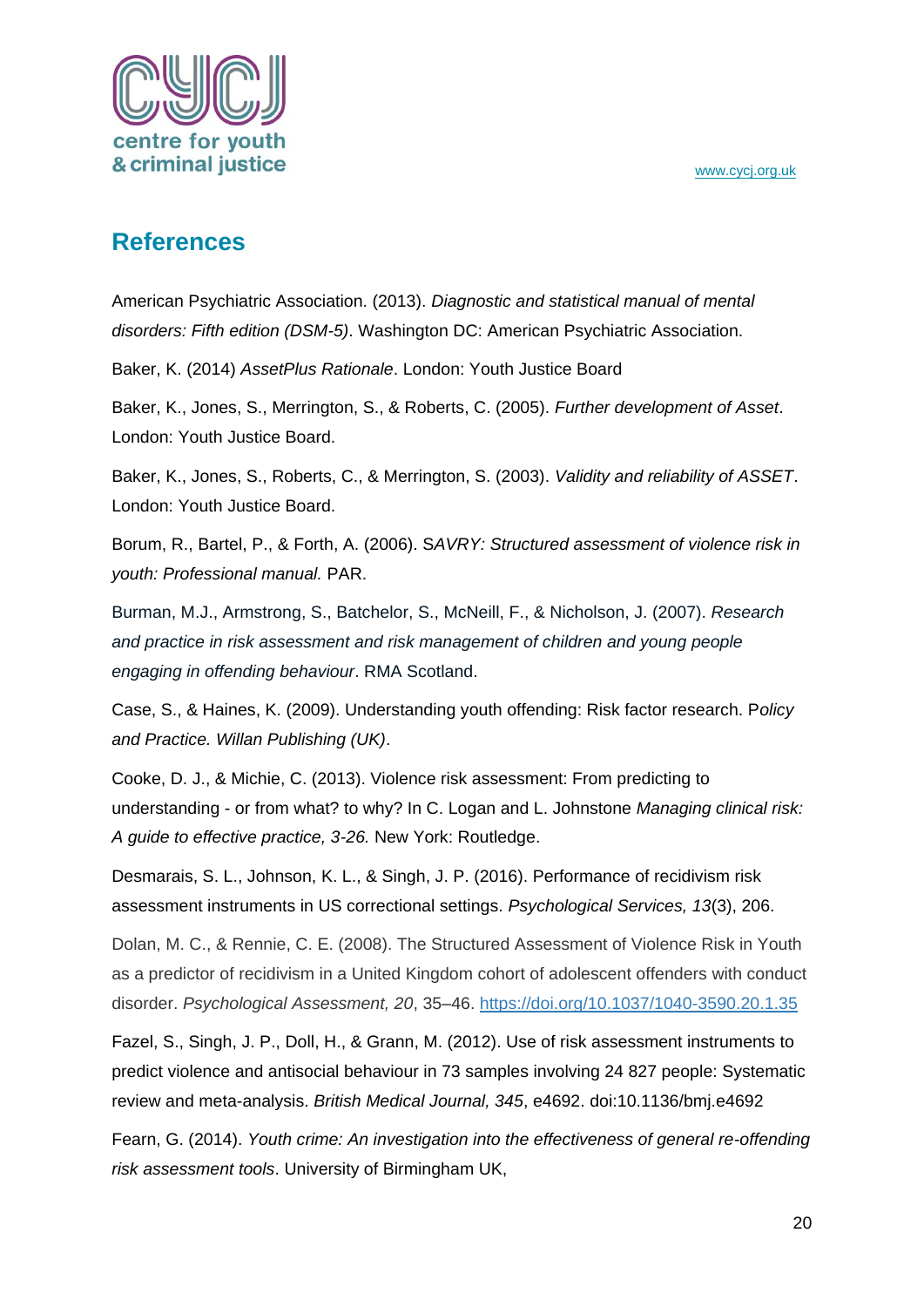

Haines, K., & Case, S. (2012). Is the Scaled Approach a failed approach? *Youth Justice, 12,*  212-228.

Hilterman, E. L. B., Nicholls, T. L., & van Nieuwenhuizen, C. (2014). Predictive validity of risk assessments in juvenile offenders: Comparing the SAVRY, PCL:YV and YLS/CMI with unstructured clinical assessments. *Assessment, 21,* 324-339.

Hoge R. D., & Andrews D. A. (2011). *Youth Level of Service/Case Management Inventory 2.0 (YLS/CMI 2.0): User's manual*. Toronto, Ontario, Canada: Multi-Health Systems.

Lodewijks, H. P. B., de Ruiter, C., & Doreleijers, T. A. H. (2008). Gender differences in violent outcome and risk assessment in adolescent offenders after residential treatment. *International Journal of Forensic Mental Health, 7,* 133-146.

Marshall, J., Egan, V., English, M., & Jones, R. (2006). The relative validity of psychopathy versus risk/needs-based assessments in the prediction of adolescent offending behaviour. *Legal and Criminological Psychology, 11,* 197–210.

McGowan, M. R., Horn, R. A., & Mellott, R. N. (2011). The predictive validity of the Structured Assessment of Violence Risk in Youth in secondary educational settings. *Psychological Assessment, 23*, 478–486. [https://doi.org/10.1037/a0022304](https://psycnet.apa.org/doi/10.1037/a0022304)

Moodie, K., & Anderson, A. (2015). *Space to think: Lessons and impact of the IVY project.*  CYCJ.

Murphy, C. (2018). *Balancing rights and risk: How can we get it right for children involved in violent behaviour?* CYCJ.

Olver, M. E., Stockdale, K. C., & Wormith, J. S. (2009). Risk assessment with young offenders. *Criminal Justice and Behaviour, 36,* 329-353.

Orr, D., & Murphy, C. (2018). *How to implement effective risk practice*. CYCJ.

Penney, S. R., Lee, Z., & Moretti, M. M. (2010). Gender differences in risk factors for violence: An examination of the predictive validity of the Structured Assessment of Violence Risk in Youth. *Aggressive Behaviour, 36,* 390-404.

Rennie, C., & Dolan, M. (2010). Predictive validity of the youth level of service/case management inventory in custody sample in England. *The Journal of Forensic Psychiatry and Psychology, 21,* 407-425.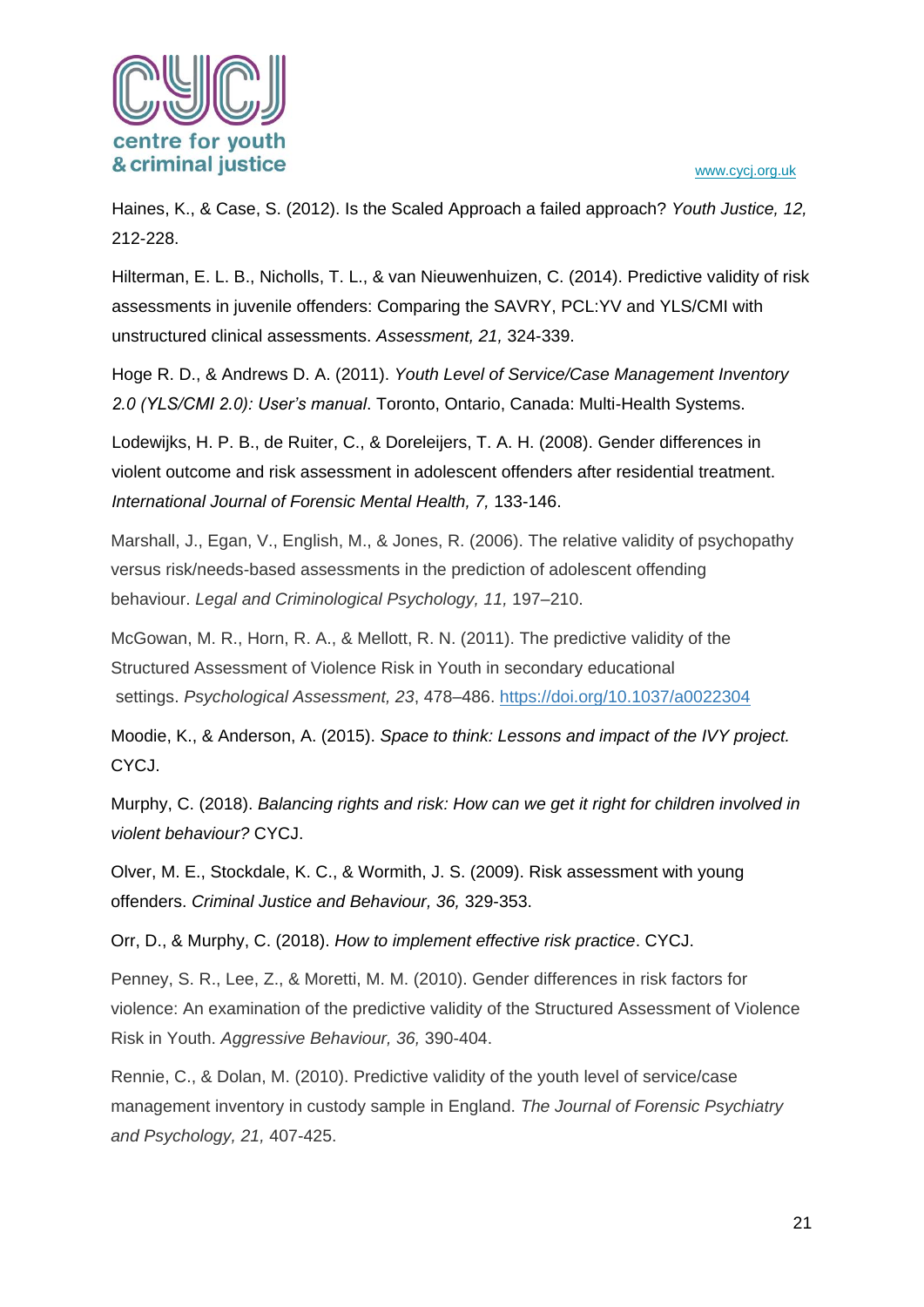

Risk Management Authority. (2011). *Framework for Risk Assessment, Management and Evaluation*.

Schmidt, F., Campbell, M. A., & Houlding, C. (2010). Comparative analyses of the YLS/CMI, SAVRY, and PCL:YV in adolescent offenders: A 10-year follow-up into adulthood. *Youth Violence and Juvenile Justice, 9*(1), 23-42. doi:10.1177/1541204010371793

Scottish Government. (2014). *Framework for risk assessment, management and evaluation for children and young people under 18*. Edinburgh: Scottish Government.

Sellers, B. G., Desmarais, S. L., & Hanger, M. W. (2017). Measurement of change in dynamic factors using the START:AV. *Journal of Forensic Psychology Research and Practice, 17,* 198-215.

Sher, M. A., Warner, L., McLean, A., Rowe, K., & Gralton, E. (2017). A prospective validation study of the START:AV. *The Journal of Forensic Practice, 19,* 115-129.

Singh, J. P., Desmarais, S. L., Hurducas, C., et al. (2014). International perspectives on the practical application of violence risk assessment: A global survey of 44 countries. *International Journal of Forensic Mental Health, 13,* 193-206. ISSN: 1499-9013 print / 1932- 9903 online DOI: 10.1080/14999013.2014.922141

Vaswani, N., & Merone, L. (2013). Are there risks with risk assessment? A study of the predictive accuracy of the Youth Level of Service–Case Management Inventory with young offenders in Scotland. *The British Journal of Social Work*, *44,* 2163– 2181, <https://doi.org/10.1093/bjsw/bct059>

Viljoen, J. L., Beneteau, J. L., Gulbransen, E., Brodersen, E., Desmarais, S. L., Nicholls, T. L., & Cruise, K. R. (2012). Assessment of multiple risk outcomes, strengths, and change with START:AV assessments: A short-term prospective study with adolescent offenders. *International Journal of Forensic Mental Health, 11*, 165-180. doi:10.1080/14999013.2012.737407

Viljoen, J. L., Gray, A. L., & Barone, C. (2015). Assessing risk for violence and offending in adolescents. *Learning Forensic Assessment: Research and Practice*, 357.

Viljoen, J. L., Nicholls, T. L., Cruise, K. R., Desmarais, S. L., & Webster, C. D. (2014). *Shortterm assessment of risk and treatability: Adolescent version. START:AV User Guide*.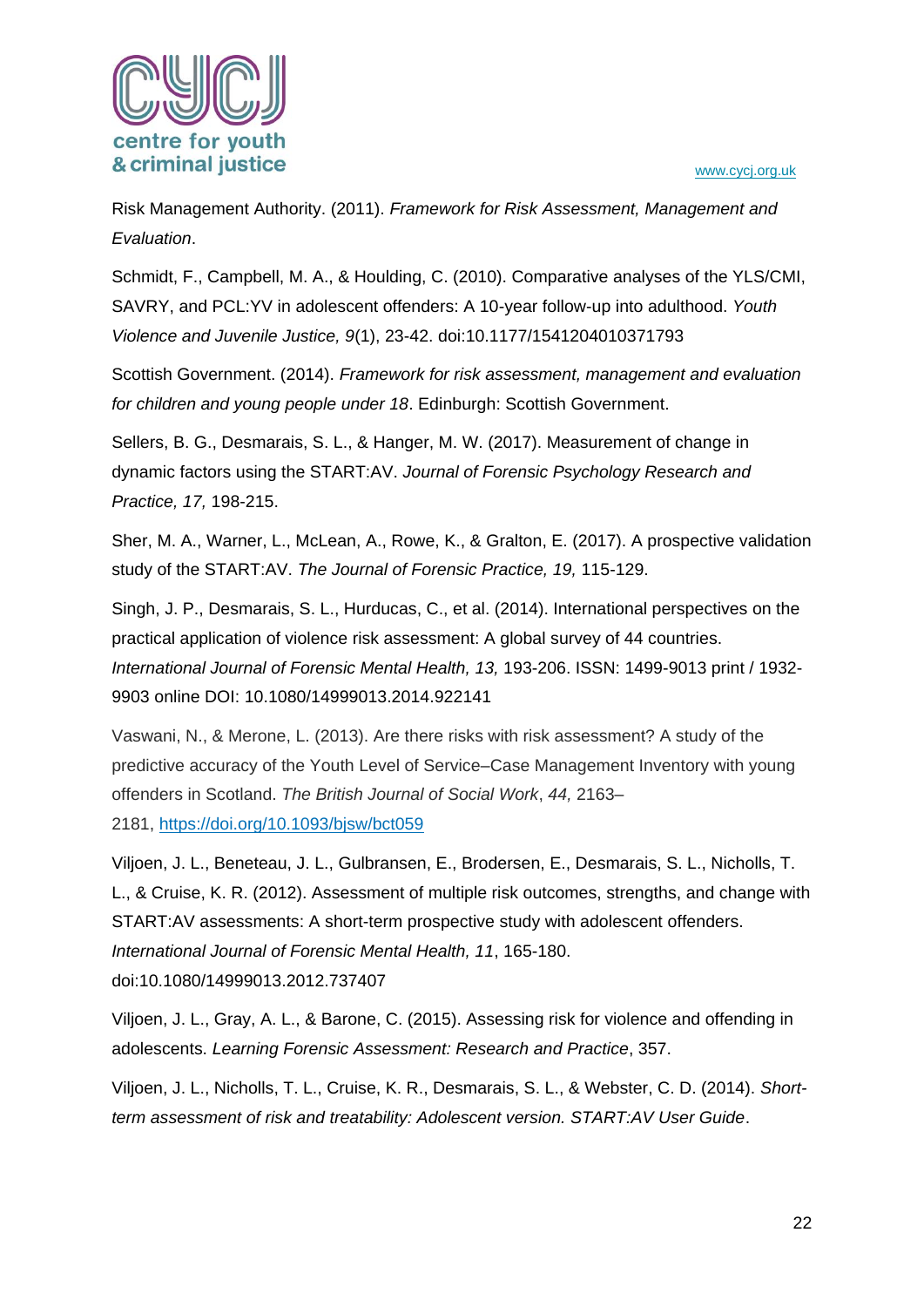

Welsh, J. L., Schmidt, F., McKinnon, L., Chattha, H. K., & Meyers, J. R. (2008). A comparative study of adolescent risk assessment instruments: Predictive and incremental validity. *Assessment, 15*(1), 104-115. doi:10.1177/1073191107307966

Williams, K. M., Wormith, J. S., Bonta, J., & Sitarenios, G. (2017). The use of meta-analysis to compare and select offender risk instruments: A commentary on Singh, Grann, and Fazel (2011). *International Journal of Forensic Mental Health, 16*(1), 1-15. doi:10.1080/14999013.2016.1255280

Wilson, E., & Hinks, S. (2011). Assessing the predictive validity of the Asset youth risk assessment tool using the Juvenile Cohort Study. Ministry of Justice.